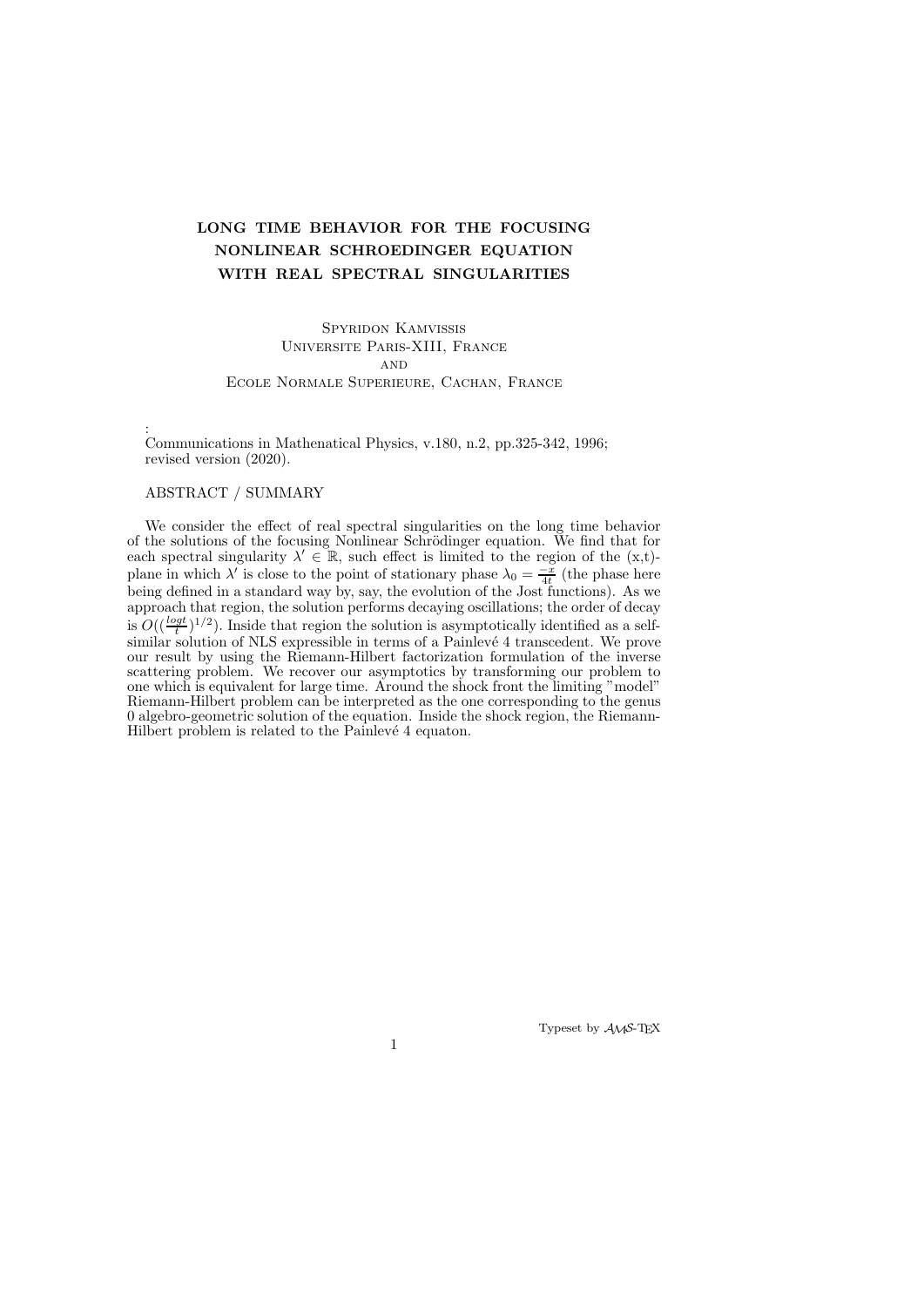## 1.INTRODUCTION

We consider the nonlinear Schrödinger equation (focusing case)

(1.1) 
$$
iq_t + q_{xx} + 2q|q|^2 = 0
$$

under initial data

$$
(1.2) \t\t q(x,0) = q_0(x),
$$

belonging in the Schwartz class.

As is well known (see [NMPZ], [FT]), the problem (1.1)-(1.2) can be integrated through the method of inverse scattering. We will here present some of the results we will need without proof.

The associated linear system is

(1.3) 
$$
\psi_x = \begin{pmatrix} i\lambda & iq(x) \\ i\bar{q}(x) & -i\lambda \end{pmatrix} \psi,
$$

where the bar denotes conjugation. Jost functions  $\psi_1, \psi_2, \phi_1, \phi_2$  are defined on the real line as (column vector) solutions of (1.3) satisfying the asymptotic conditions

(1.4)  
\n
$$
\psi_1(x,\lambda) \sim \begin{pmatrix} e^{i\lambda x} \\ 0 \end{pmatrix}, \text{ as } x \to +\infty,
$$
\n
$$
\psi_2(x,\lambda) \sim \begin{pmatrix} 0 \\ e^{-i\lambda x} \\ 0 \end{pmatrix}, \text{ as } x \to +\infty,
$$
\n
$$
\phi_1(x,\lambda) \sim \begin{pmatrix} e^{i\lambda x} \\ 0 \\ e^{-i\lambda x} \end{pmatrix}, \text{ as } x \to -\infty,
$$
\n
$$
\phi_2(x,\lambda) \sim \begin{pmatrix} 0 \\ e^{-i\lambda x} \end{pmatrix}, \text{ as } x \to -\infty.
$$

Furthermore,  $\psi_1$  and  $\phi_2$  can be meromorphically extended to the upper half-plane, while  $\psi_2$  and  $\phi_1$  can be meromorphically extended to the lower half-plane. Indeed, one has

(1.5) 
$$
\begin{aligned}\n(\psi_1(x,\lambda)e^{-i\lambda x} & \phi_2(x,\lambda)e^{i\lambda x}\n\end{aligned}\n\to I, \text{ as } \lambda \to \infty, \text{ Im}\lambda \ge 0, \\
(\phi_1(x,\lambda)e^{-i\lambda x} & \psi_2(x,\lambda)e^{i\lambda x}\n\to I, \text{ as } \lambda \to \infty, \text{ Im}\lambda < 0.
$$

I is here the identity matrix.

We point out the symmetry

(1.6) 
$$
\bar{\psi}(x,\bar{\lambda}) = \begin{pmatrix} 0 & 1 \\ -1 & 0 \end{pmatrix} \psi(x,\lambda),
$$

where  $\psi = (-\psi_1 \quad \psi_2)$ ; the same symmetry is satisfied by  $\phi = (-\phi_1 \quad \phi_2)$ .

On the real line,  $\phi$  and  $\psi$  are solutions of system (1.3). Hence there exist 'scattering coefficients'  $a(\lambda)$ ,  $b(\lambda)$  such that

(1.7) 
$$
\begin{aligned}\n\phi_2(x,\lambda) &= a(\lambda)\psi_2(x,\lambda) + b(\lambda)\psi_1(x,\lambda) \\
\phi_1(x,\lambda) &= \bar{a}(\lambda)\psi_1(x,\lambda) - \bar{b}(\lambda)\psi_2(x,\lambda).\n\end{aligned}
$$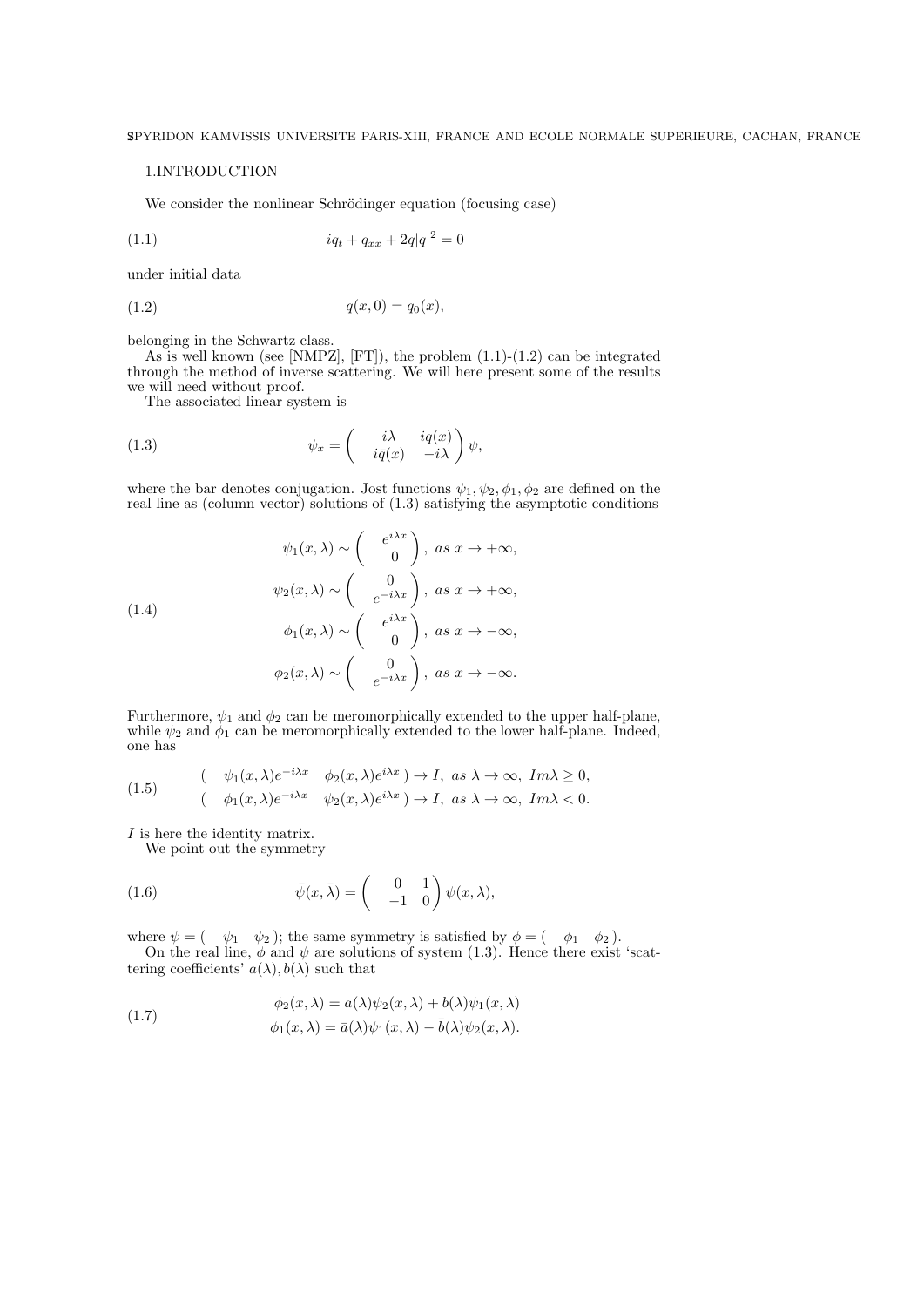Although  $\bar{a}$  and b are a priori independent of a and b, one can see from the symmetries above that they are after all their complex conjugates. Furthermore one can show

(1.8) 
$$
|a(\lambda)|^2 + |b(\lambda)|^2 = 1.
$$

The time evolution of the scattering coefficients is given by

(1.9) 
$$
a(\lambda, t) = a(\lambda, 0),
$$

$$
a(\lambda, t) = a(\lambda, 0) + a^{1/2}t
$$

$$
b(\lambda,t)=b(\lambda,0)e^{4i\lambda^2t}
$$

It turns out that  $a(\lambda)$  can be analytically extended to the upper half-plane, while  $\bar{a}(\lambda)$  can be analytically extended to a function  $a^*(\lambda) = \bar{a}(\bar{\lambda})$  in the lower half-plane. In general, this is not also true for b. Generically, a has only a finite number of zeros in the upper half-plane and no zero at all on the real line (cf. [BC]). However, there are cases where this is not true. One can have, for example, an infinity of non-real zeros with a limit point on the real line (see [Z] for an example).

.

It is well-known that in the generic case, non-real zeros of a correspond to solitons for long times (see [FT] for example). Our goal is to study the effect of real zeros of a. We will only consider the case of finitely many zeros of a. For simplicity we will state and prove our results in the case where no non-real zeros of a are present and only one real simple zero exists. However, it should eventually become clear that this is only a superficial constraint, and indeed we will indicate at the end of this work what happens in the more general case (of finitely many zeros).

A simple example of initial data producing exactly one real spectral singularity is the following ([CK]). Let  $X > 0$  and

(1.10) 
$$
u_0(x) = \frac{\pi}{2X}, \ 0 < x < X, \\
 = 0, \ \text{otherwise.}
$$

Then  $a(\lambda)$  has exactly one (simple) zero at  $\lambda = 0$  and  $a'(0) = \frac{-2iX}{\pi}$ . Even though  $u_0$  is discontinuous, the standard direct and inverse scattering theory is applicable. We define the  $2 \times 2$ -matrix-valued function  $\Psi$  as follows. Let

(1.11)  $\Psi = \begin{pmatrix} \psi_1 e^{-i\lambda x} & \frac{\phi_2 e^{i\lambda x}}{a(\lambda)} \end{pmatrix}, \text{ for } Im \lambda > 0,$  $=\begin{pmatrix} &\frac{\phi_1e^{-i\lambda x}}{a^*(\lambda)} & \psi_2e^{i\lambda x} \end{pmatrix}$ , for  $Im \lambda < 0$ .

Letting  $\Psi_+$  and  $\Psi_-$  denote the limits of  $\Psi$  on the real line from above and below respectively, we have (after a few calculations)

(1.12) 
$$
\Psi_{+}(z) = \Psi_{-}(z) \begin{pmatrix} 1 & r(\lambda)e^{2i\lambda x + 4i\lambda^{2}t} \\ \bar{r}(\lambda)e^{-2i\lambda x - 4i\lambda^{2}t} & 1 + |r(\lambda)|^{2} \end{pmatrix}, \ Im \lambda = 0,
$$

where  $r(\lambda) = \frac{b(\lambda, t=0)}{a(\lambda, t=0)}$ . Note that the jump matrix has determinant 1. Finally, one can prove that  $a(\lambda)=1+O(1/\lambda)$  as  $\lambda\to\infty$ ,  $Im \lambda\geq 0$ . Hence

$$
(1.13) \t\t\t \Psi(\lambda = \infty) = I.
$$

We thus end up with a Riemann-Hilbert factorization problem:  $\Psi$  is a matrix function, analytic in the complement of the real line, satisfying the jump condition (1.12) and the asymptotic condition (1.13).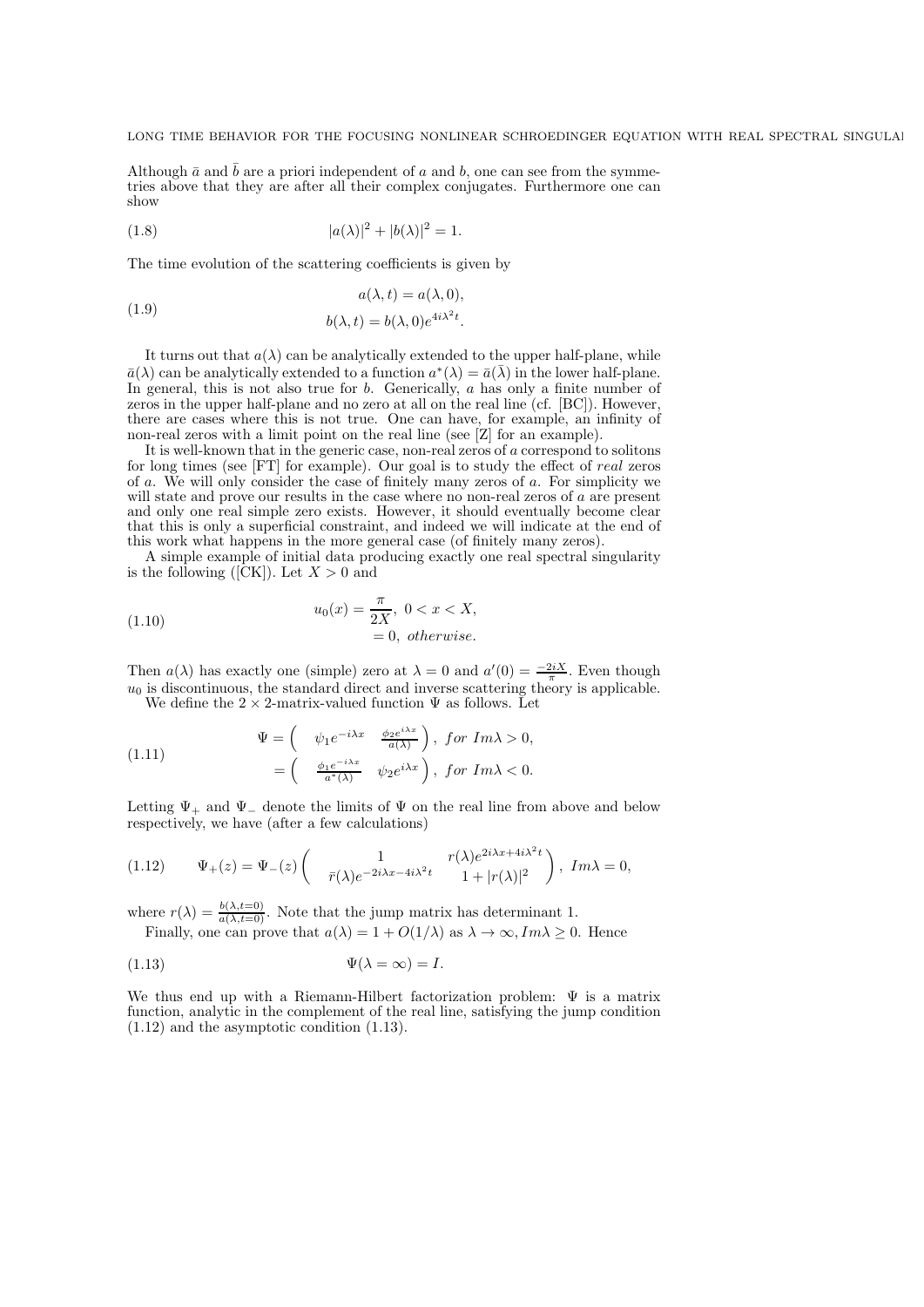Note that in the generic case of finitely many zeros off the real line and no real zero,  $\Psi$  is meromorphic and neither  $\Psi_+$  or  $\Psi_-$  nor the jump matrix have any singularities. In the case we are interested in, however, both  $\Psi_{\pm}$  and the jump matrix have singularities exactly at the zeros of  $a(\lambda)$ .

Conversely, the solution of the Riemann-Hilbert problem enables us to recover  $q(x, t)$ . Indeed (see e.g [NMPZ])

(1.14) 
$$
q(x,t) = -2\lim_{\lambda \to \infty} \lambda \Psi_{12}.
$$

Thus, the initial value problem  $(1.1)-(1.2)$  is reduced to the above Riemann-Hilbert on which we focus from now on.

The interest of the problem treated in this paper is twofold. On the first hand, as we will see later, the physical effect of the spectral singularity is a 'collisionless shock' type phenomenon; we thus have an interesting connection with the theory of 'dispersive shocks' for nonlinear wave equations (cf.also [DVZ], [AS]). On the other hand, ours is a first step towards the completion of the solution of the problem of long-time asymptotics of integrable equations in the case of Schwartz data, in the following sense: although the related direct and inverse scattering problems are now completely solved (see [Z], [DZ2]) for the most general cases of Lax operators and even in the non-generic exceptional cases of data for which there are either infinitely many spectral singularities off the associated Riemann-Hilbert contour or there are (possibly infinitely many) spectral singularities on the contour, the longtime asymptotics problem is still far from having a complete solution, even in cases as simple as the NLS equation. In fact, the present paper is the first of a series; in a recent article (see [K]) we treat the infinite-soliton case, while a treatment of the case of infinitely many real (i.e. on the Riemann-Hilbert contour) spectral singularities for the NLS equation will appear soon.

We now state our main result, to be proved in section 3.

THEOREM 1.1. Let q be the solution of  $(1.1)$  with initial data in the Schwartz class, and such that a (simple) spectral singularity exists at  $\lambda = 0$  and nowhere else. Let  $\lambda_0 = \frac{-x}{4t}$ ,  $\tau = t\lambda_0^2$  and M be a given positive constant. Then the leading order asymptotics of q, as  $t \to \infty$ , is as follows.

- In region I:  $x < 0, \lambda_0 < -M, q$  is given by formulae (2.5) and (2.6). In region II:  $x < 0, \lambda_0 \to 0, \tau \to \infty$ , q is given by formula (3.18). In region III:  $\lambda_0 \to 0, \tau \lt M, q$  is given by (3.19). In region IV:  $x > 0, \lambda_0 \to 0, \tau \to \infty, q$  is given by (3.18).
- In region V:  $x > 0, \lambda_0 > M, q$  is given by  $(2.5)-(2.6)$ .

The plan of the rest of the paper is as follows. In section 2, we solve the Riemann-Hilbert factorization problem in the case where the zeroes of  $a$ , are away from the stationary point  $\lambda_0 = \frac{-x}{4t}$  of the phase  $\Theta = \lambda x + 2\lambda^2 t$ . Indeed, we show that no spectral singularity has any effect at all in the long time behavior of  $q(x, t)$ . In section 3, we consider the more interesting case where  $\lambda_0 - \lambda' \rightarrow 0$  with time, for some real singularity  $\lambda'$ . In section 4, we discuss a generalization of our results.

The problem of a real spectral singularity was first considered by Ablowitz and Segur. In [AS] they study the collisionless shock phenomenon for the KdV equation with decaying initial data and they dedicate a small section to the focusing nonlinear Schroedinger equation, where they address the problem of a real spectral singularity by considering non-real ones, say  $\kappa_0$ , and taking the limit as  $Im \kappa_0 \rightarrow 0$ . Their treatment is heuristic and non-rigorous. It is satisfactory however that their estimate for the decay of the solution on the 'shock' front agrees with ours. For the sake of the reader, we present the result of Ablowitz and Segur below.

RESULT of [AS]. In the shock front region (corresponding to our regions II and IV), the solution of  $(1.1)-(1.2)$  has the following asymptotic expression

$$
q(x,t) = t^{-1/2} R(x/t, t) e^{it\theta(x/t, t)}
$$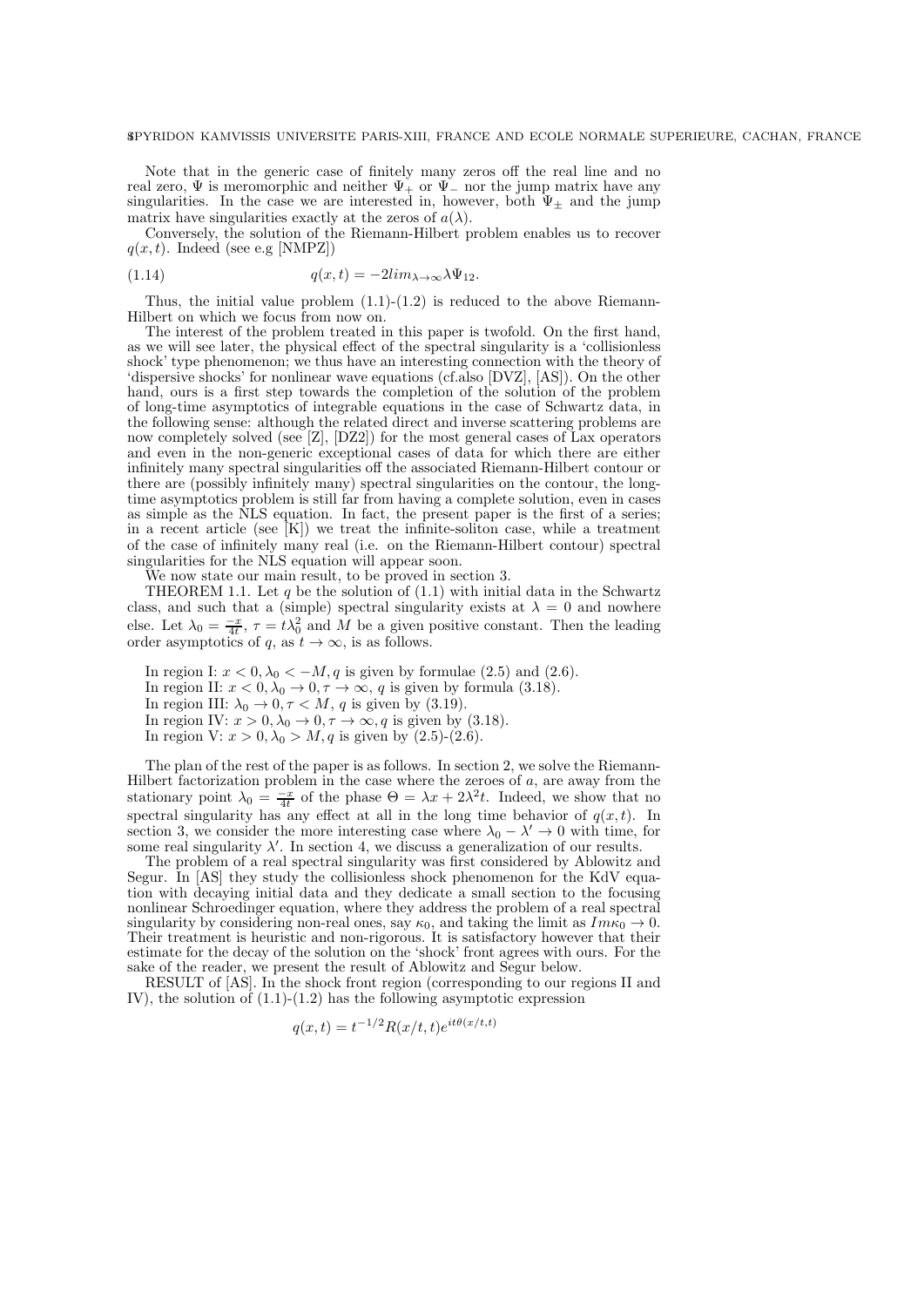where

(1.15)  
\n
$$
\theta \sim \frac{1}{4} \frac{x^2}{t^2} + 2 \frac{\log t}{t} f^2(\frac{x}{t}) + O(\frac{1}{t}),
$$
\n
$$
R \sim f(\frac{x}{t}) + 4f(\frac{x}{t})(3[f'(\frac{x}{t})]^2 + f(\frac{x}{t})f''(\frac{x}{t}))\frac{\log t}{t},
$$
\n
$$
f^2(-4k) \sim \frac{1}{4\pi}(\log t - \log \log t - 2\log m),
$$
\n
$$
where \ k = \lambda' + m(\frac{\log t}{t})^{1/2}.
$$

In particular (cf. (4.10) of[AS])

$$
|q|\sim \frac{1}{2\pi^{1/2}}(\frac{logt}{t})^{1/2}.
$$

Note that this formula agrees with our (3.18).

The method of this paper follows the spirit of the work of Deift and Zhou (see [DZ], [DVZ]), who invented a new (and for the first time rigorous) method for recovering long-time asymptotics of integrable 'soliton' equations, by using the fact that the inverse scattering problem for such equations can be stated as a Riemann-Hilbert factorization problem. We also make use of results of Deift, Its and Zhou for the defocusing nonlinear Schroedinger equation ([DIZ]). We note that the present work is the first in this spirit that deals with problems for which the jump matrix blows up at a point.

ACKNOWLEDGEMENTS. We wish to thank Jean-Claude Guillot for pointing our attention to this problem and for the reference [CK] as well as illuminating discussions. We also thank Percy Deift for discussions concerning Riemann-Hilbert problems on a Riemann surface, Daniel Battig for discussions concerning the periodic problem for the NLS system and Dan Dix for helpful discussions and for pointing out reference [AS]. Finally we thank the referees for helpful comments concerning our presentation.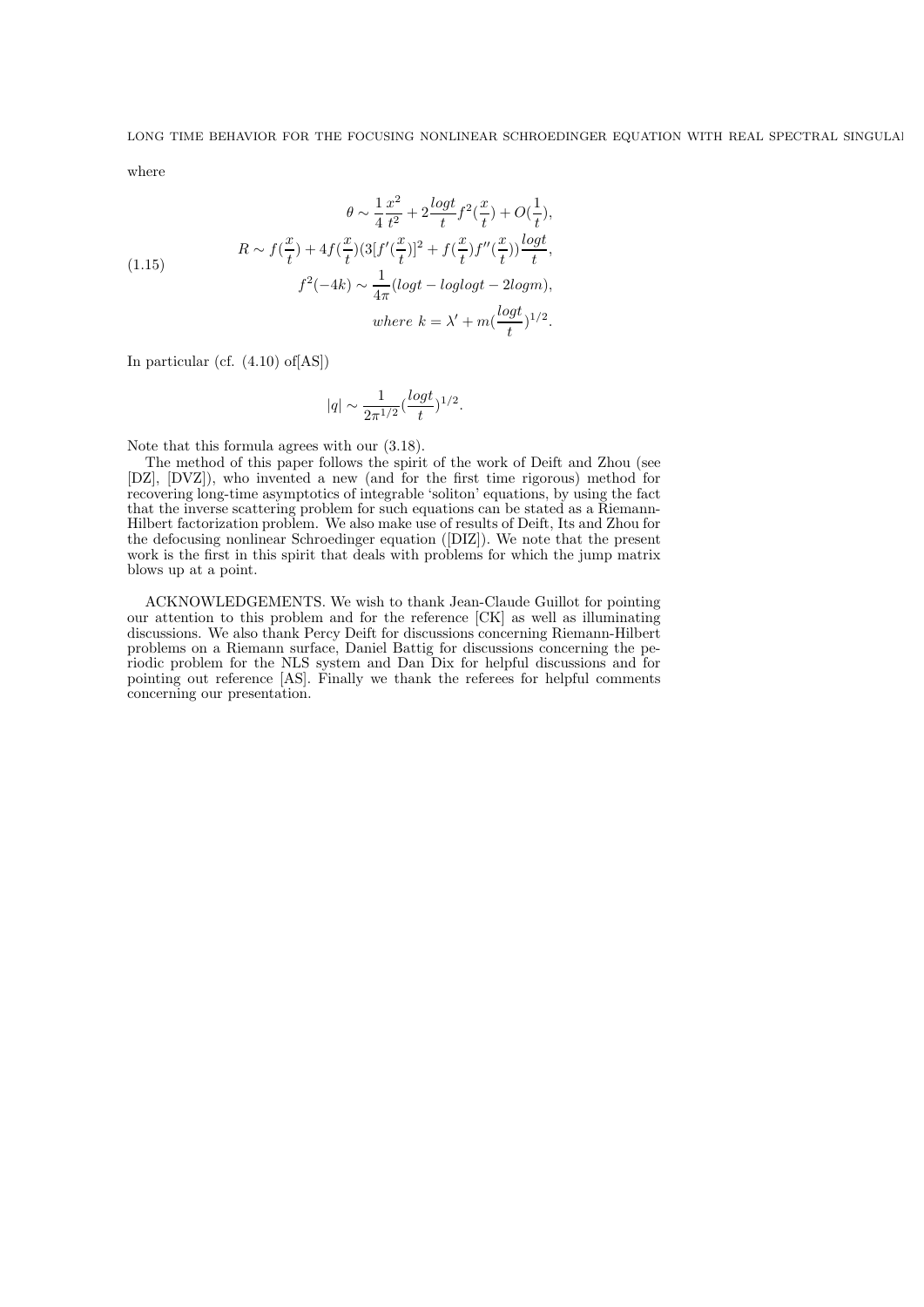## 2. AWAY FROM A SINGULARITY

As mentioned in the introduction, Deift, Its and Zhou have analyzed the long time behavior of the defocusing nonlinear Schroedinger equation. In that case, the Riemann-Hilbert problem agrees (modulo a minus sign) with (1.12)-(1.13) except that no spectral singularities exist at all (real or non-real). The question is how is the analysis of the problem affected when  $\Psi$  and the jump matrix in (1.12) have a singularity. In this section, we show that when for all singularities  $\lambda', \lambda_0 - \lambda' = O(1)$ , they have no effect at all. We will only restrict ourselves to the case  $\lambda_0 > \lambda'$ , since obviously the case  $\lambda_0 < \lambda'$  is similar (and easier).

1. We begin by considering an auxiliary scalar factorization problem. Let d be a function analytic in  $\mathbb{C} \setminus (-\infty, \lambda_0]$  such that

(2.1) 
$$
d_{+}(\lambda) = d_{-}(\lambda)(1 + |r(\lambda)|^{2}) \quad \text{for } -\infty < \lambda \leq \lambda_{0},
$$

$$
d_{+}(\lambda) = d_{-}(\lambda) \quad \text{for } \lambda > \lambda_{0}
$$

$$
d \to 1 \quad \text{as } \lambda \to \infty.
$$

When there is no spectral singularity at 0, it can be easily checked that the solution of the above scalar problem is given by

$$
d(\lambda) = exp(\frac{1}{2\pi i} \int_{-\infty}^{\lambda_0} \frac{\log(1+|r(s)|^2)}{s-\lambda} ds).
$$

PROPOSITION 2.1. Problem (2.1) has a unique solution which has no zeros and its only singularities are at zeros of a. More precisely, near a zero of a  $d_{+}(\lambda)a(\lambda)$ ,  $d(\lambda) a(\lambda)$ ,  $\frac{d_{-}(\lambda)}{\bar{a}(\lambda)}$  and  $\frac{d(\lambda)}{a^*(\lambda)}$  are bounded above and below.

PROOF: First note that

$$
1+|r(\lambda)|^2=\frac{1}{|a(\lambda)|^2}=\frac{1}{a(\lambda)a^*(\lambda)}, \text{ for } \lambda \in \mathbb{R}.
$$

Also recall that  $a$  is analytic in the upper half-plane,  $a^*$  is analytic in the lower half-plane and  $a(\lambda) = 1 + O(\frac{1}{\lambda})$  as  $\lambda \to \infty$ , Im  $\lambda \ge 0$ .

Consider the contour depicted in figure 2.1 (the exact choice of lines  $l_2$  and  $l_3$ is irrelevant provided  $a, a^*$  have no zeros in regions  $A_2$ ,  $A_3$  or on lines  $l_2, l_3$ ) and define  $\delta(\lambda) = d(\lambda)$ ,  $\lambda \in \Lambda$ 

$$
\delta(\lambda) = a(\lambda), \ \lambda \in A_1,
$$
  

$$
\delta(\lambda) = d(\lambda)a(\lambda), \ \lambda \in A_2,
$$
  

$$
\delta(\lambda) = d(\lambda)(a^*(\lambda))^{-1}, \ \lambda \in A_3.
$$

 $\delta$  satisfies the following scalar problem: it is analytic in  $\mathbb{C} \setminus (l_2 \cup l_3)$  and,

$$
\delta_+ = \delta_- a, \text{ on } l_2,
$$
  
 $\delta_+ = \delta_- (a^*)^{-1}, \text{ on } l_3.$ 

As a has neither zeros nor poles on  $l_2 \cup l_3$  we see that this scalar factorization problem has a unique solution with neither zeros nor poles; even though a has a discontinuity at  $\lambda_0$ ,  $\delta$  is bounded near  $\lambda_0$  (see e.g. [G], p.448). The result follows.

Figure 2.1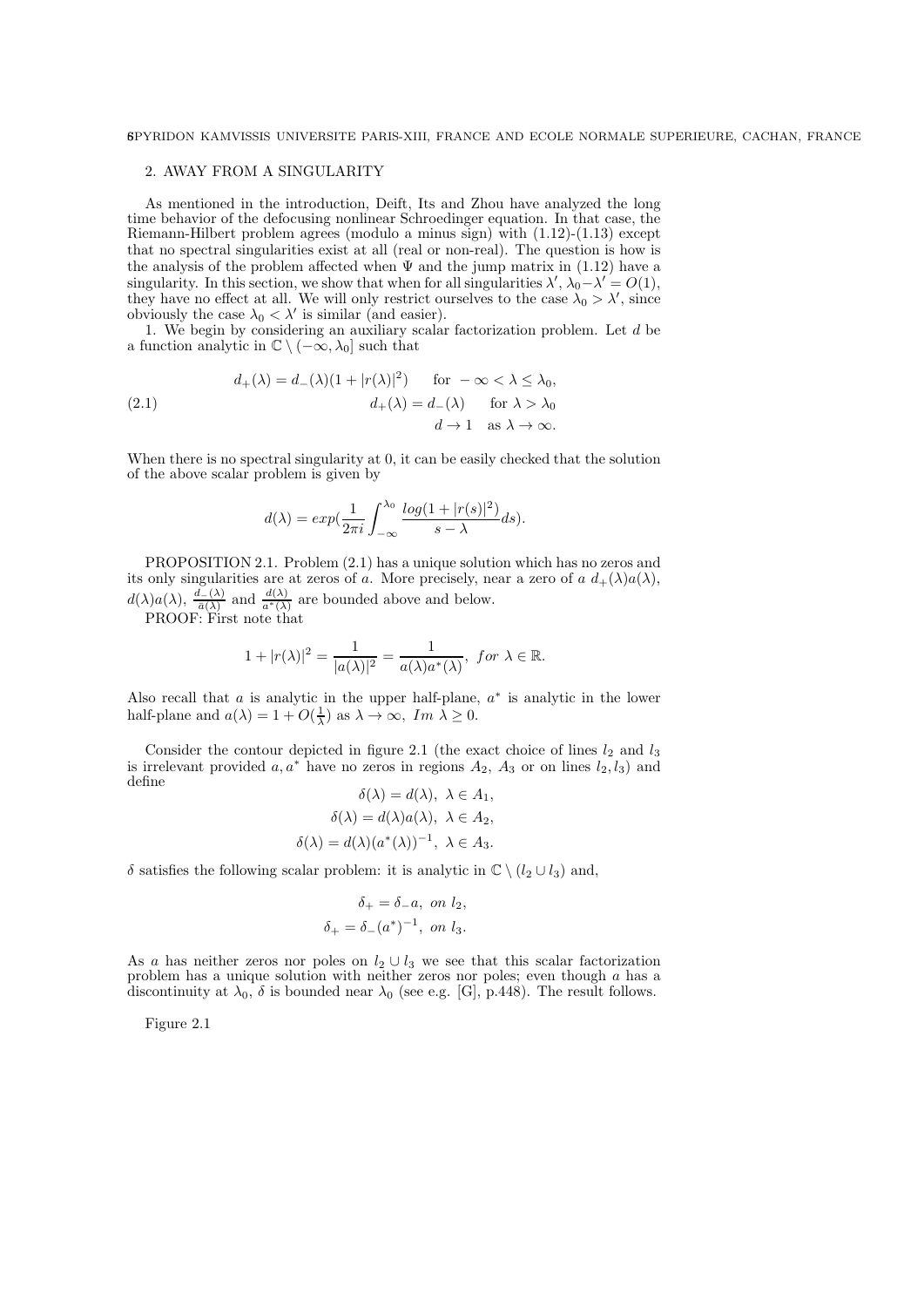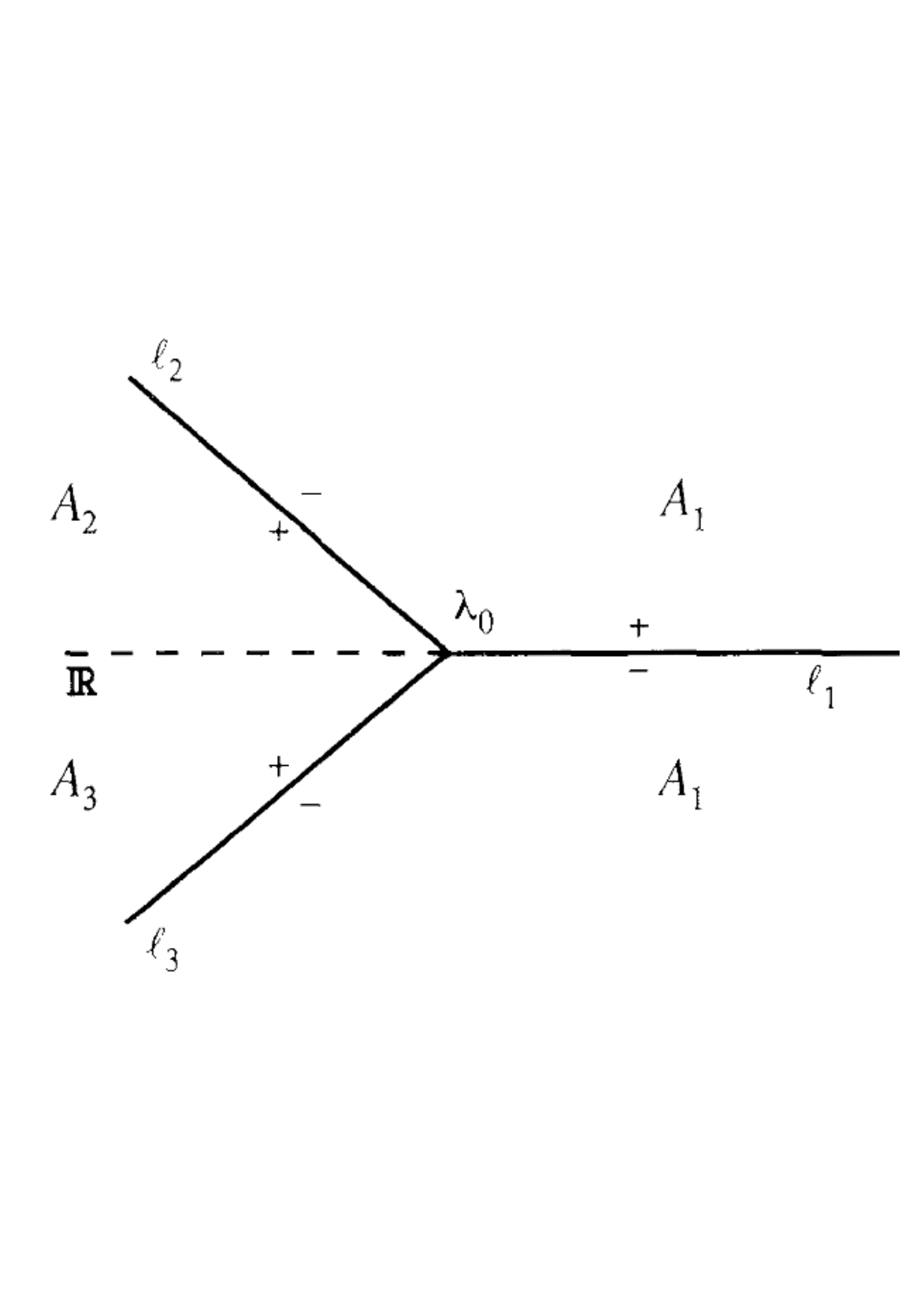It can be easily seen now that near  $\lambda_0$  the behavior of d is

$$
d(\lambda) \sim (\lambda - \lambda_0)^{-i\nu} exp(\frac{1}{2\pi i} \int_{-\infty}^{\lambda_0} |log(s - \lambda)| dlog(1 + |r(\lambda(s))|^2)
$$

where  $\nu = \frac{1}{2\pi} log(1 + |r(\lambda_0)|^2) > 0.$ 

2. We will next provide an appropriate contour deformation (following [DIZ]) which will be guided by an analysis of the signature of the phase  $\Theta = \lambda x + 2\lambda^2 t$ appearing in the exponents of (1.12) (see figure 2.2).

A fundamental fact is that the jump matrix of (1.12) admits the following factorizations (hence justifies our construction of d).

$$
\begin{pmatrix}\n d & 0 \\
 \bar{r}de^{-2i\Theta} & d^{-1}\n\end{pmatrix}\n\begin{pmatrix}\n d^{-1} & r d^{-1}e^{2i\Theta} \\
 0 & d\n\end{pmatrix}\n\quad for \lambda > \lambda_0\n\quad and\n\quad and\n\begin{pmatrix}\n d_{-} & \frac{r d^{-1}e^{2i\Theta}}{1+|r|^2} \\
 0 & d_{-}^{-1}\n\end{pmatrix}\n\begin{pmatrix}\n d_{+}^{-1} & 0 \\
 \frac{\bar{r} d_{+}e^{-2i\Theta}}{1+|r|^2} & d_{+}\n\end{pmatrix},\n\quad for \lambda < \lambda_0.
$$

We deform our contour as in figure 2.3.

Guided by the above factorizations, we define

$$
\Psi^{1} = \Psi \begin{pmatrix} d & -rd^{-1}e^{2i\Theta} \\ 0 & d^{-1} \end{pmatrix}, \ \lambda \in D_{1},
$$

$$
\Psi^{1} = \Psi \begin{pmatrix} d & 0 \\ 0 & d^{-1} \end{pmatrix}, \ \lambda \in D_{2},
$$

$$
\Psi^{1} = \Psi \begin{pmatrix} d & 0 \\ \frac{-\bar{r}d}{1+|r|^{2}}e^{-2i\Theta} & d^{-1} \end{pmatrix}, \ \lambda \in D_{3},
$$

$$
\Psi^{1} = \Psi \begin{pmatrix} d & \frac{rd^{-1}e^{2i\Theta}}{1+|r|^{2}} \\ 0 & d^{-1} \end{pmatrix}, \ \lambda \in D_{4},
$$

$$
\Psi^{1} = \Psi \begin{pmatrix} d & 0 \\ 0 & d^{-1} \end{pmatrix}, \ \lambda \in D_{5},
$$

$$
\Psi^{1} = \Psi \begin{pmatrix} d & 0 \\ \bar{r}de^{-2i\Theta} & d^{-1} \end{pmatrix}, \ \lambda \in D_{6}.
$$

REMARK. For such a deformation we need to assume that  $b, \bar{b}$  can be analytically extended, at least in a small strip containing the real line (note that the actual choice of the curves  $l_i$  is not important as long as they are in the right quadrant). This would be indeed true under more restrictive data. However, such an assumption is not necessary. As shown in [DZ] (see also [DIZ]) b can be approximated by a rational function whose poles do not affect the analysis.

Figures 2.2 and 2.3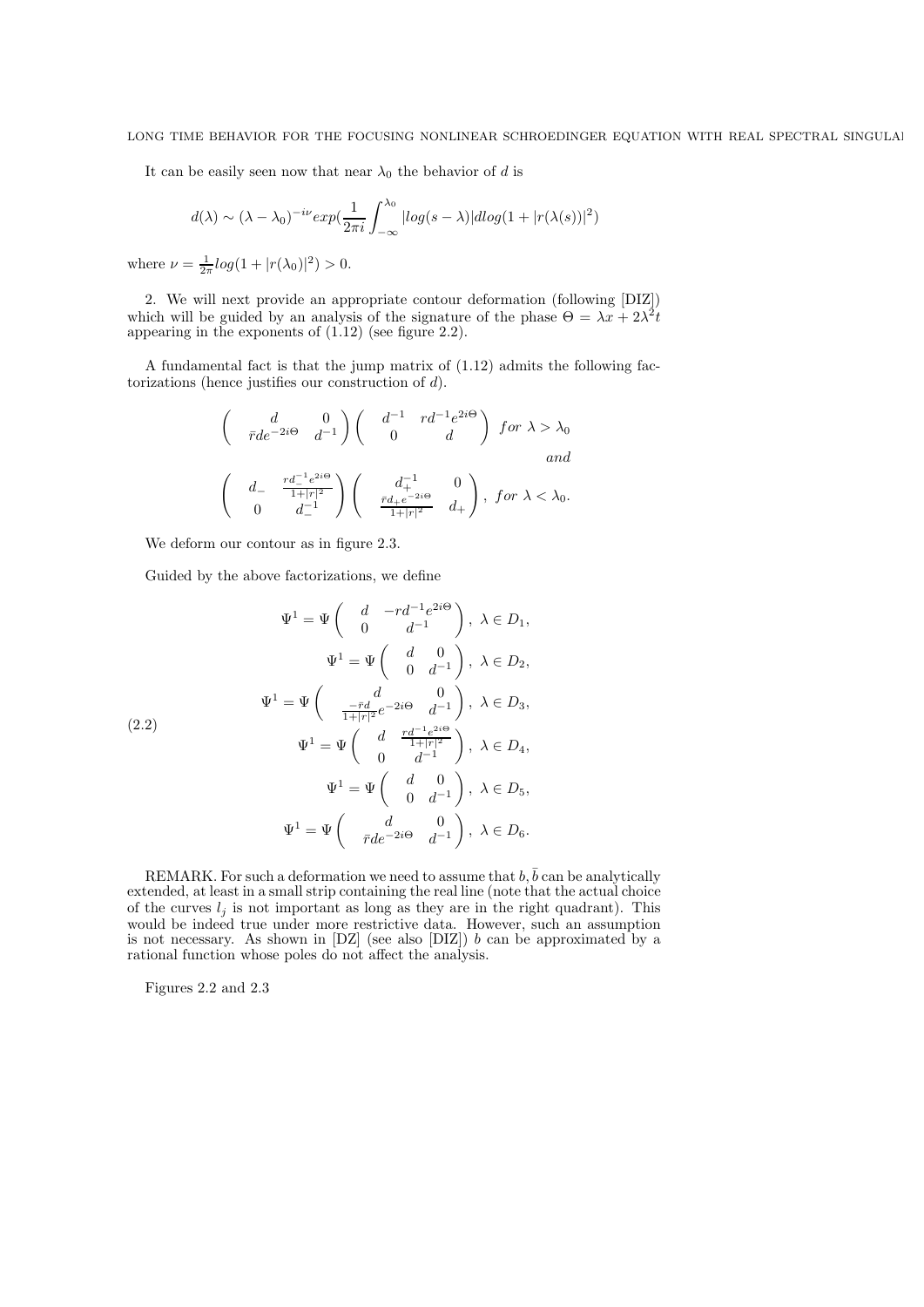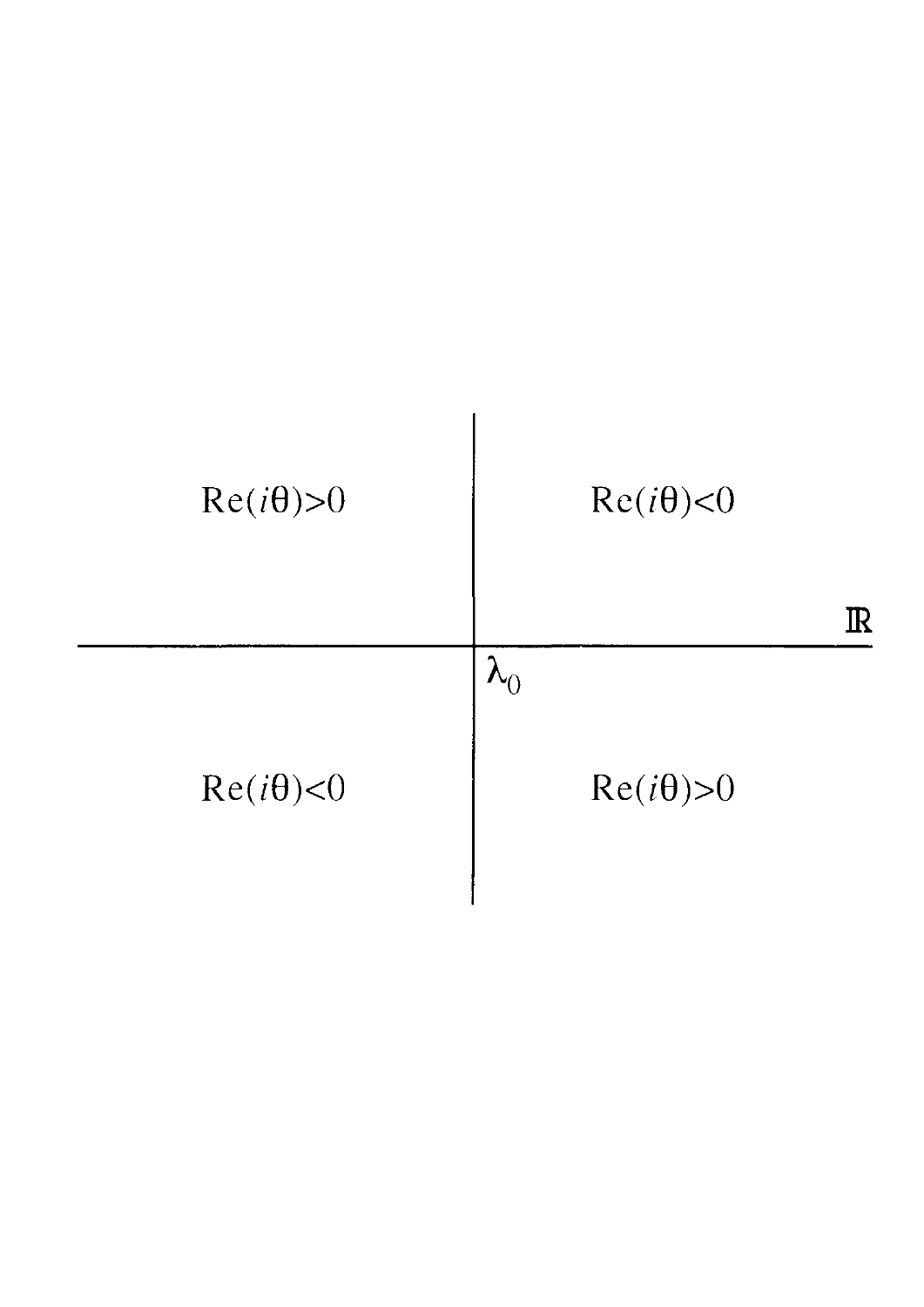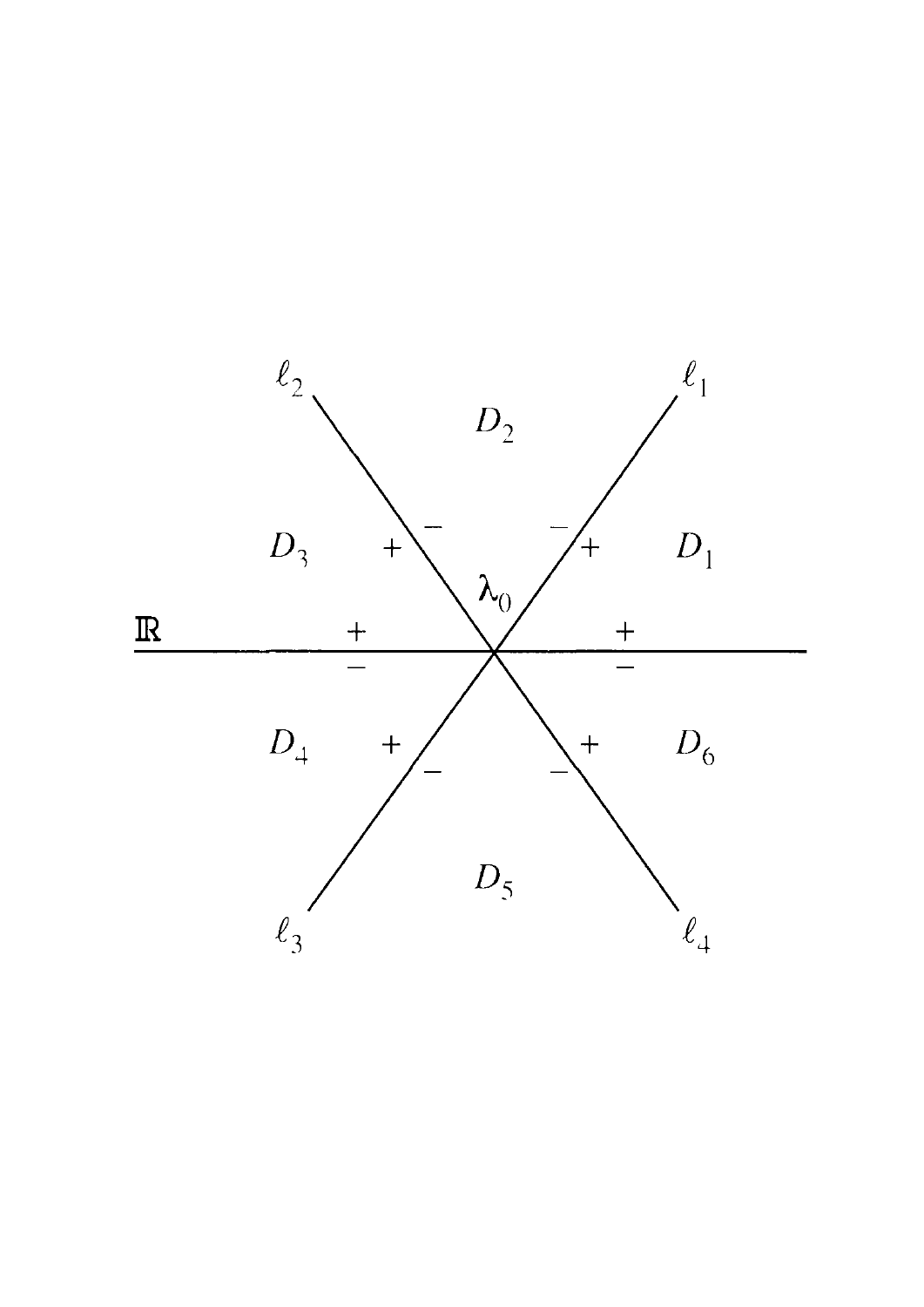A straightforward calculation shows that there is no jump across the real line. We have

$$
\Psi^1(\infty) = I.
$$

The jump is

(2.4)  
\n
$$
\Psi_{+}^{1} = \Psi_{-}^{1} u_{x,t}^{1}, \text{ where}
$$
\n
$$
u_{x,t}^{1} = \begin{pmatrix} 1 & -r d^{-2} e^{2i\Theta} \\ 0 & 1 \end{pmatrix}, \text{ on } l_{1},
$$
\n
$$
= \begin{pmatrix} 1 & 0 \\ \frac{-\bar{r} d^{2} e^{-2i\Theta}}{1+|r|^{2}} & 1 \end{pmatrix}, \text{ on } l_{2},
$$
\n
$$
= \begin{pmatrix} 1 & \frac{r d^{-2} e^{2i\Theta}}{1+|r|^{2}} \\ 0 & 1 \end{pmatrix}, \text{ on } l_{3},
$$
\n
$$
= \begin{pmatrix} 1 & 0 \\ \bar{r} d^{2} e^{-2i\Theta} & 1 \end{pmatrix} \text{ on } l_{4}.
$$

3. The important observation is that this is a Riemann-Hilbert factorization a has no zeros on  $l_1 \cup l_2 \cup l_3 \cup l_4$ . Also,  $\Psi_1$  has no poles even at the points where  $a(\lambda) = 0$ . This follows easily from the scattering relations (1.7), the definition of  $\Psi$  $(1.11)$ , and proposition 2.1 which gives the behavior of  $d_{+}$  near the zeros of a.

In other words, we end up with exactly the same problem as the one corresponding to initial data that produce no real spectral singularities at all. Hence, the analysis of Deift, Its and Zhou goes through completely unaltered. Note also that the solution of  $(1.1)-(1.2)$  is still recovered in the same way (see  $(1.14)$ ) since the modifications above have no effect on  $\Psi$  up to order  $\frac{1}{\lambda}$ .

We will not provide the analysis of Deift, Its and Zhou in detail. We refer the reader to [DIZ] instead. We will only recall that as the jumps (2.4) are exponentially small away from the stationary phase point  $\lambda_0$  the problem is reduced to one on a small cross near  $\lambda_0$ . The new problem can be solved explicitly (after some rescaling) in terms of parabolic cylinder functions. For the reader's convenience we provide

the leading order asymptotics for q.<br>THEOREM 2.1. Let  $M > 1, K > 0$  be fixed and assume that for any real zero of a, say  $\lambda'$ , we have  $\lambda - \lambda' \leq K$ . We have

(2.5) 
$$
q(x,t) = t^{-1/2} \alpha(\lambda_0) e^{\frac{i|x|^2}{4t} - i\nu(\lambda_0)log(8t)} + E(x,t),
$$

where, as  $t \to \infty$ .

$$
E(x,t) = O(t^{-1}log t), \text{ for } |\lambda_0| \le M,
$$

and for any  $i$ ,

$$
E(x,t) = O(|x|^{-j} + c_j(z_0)x^{-1}log|x|), \text{ for } |\lambda_0| \ge M^{-1},
$$

where

 $(2.6)$ 

$$
\nu(\lambda) = \frac{1}{2\pi} log(1 + |r(\lambda)|^2) > 0,
$$
  

$$
|\alpha(\lambda_0)|^2 = \frac{\nu(\lambda_0)}{2},
$$
  

$$
arg \alpha(\lambda_0) = arg \Gamma(i\nu(\lambda_0)) - arg r(\lambda_0) + \frac{\pi}{4} + \frac{1}{\pi} \int_{-\infty}^{\lambda_0} log(\lambda_0 - \lambda) d(log(1 + |r(\lambda)|^2).
$$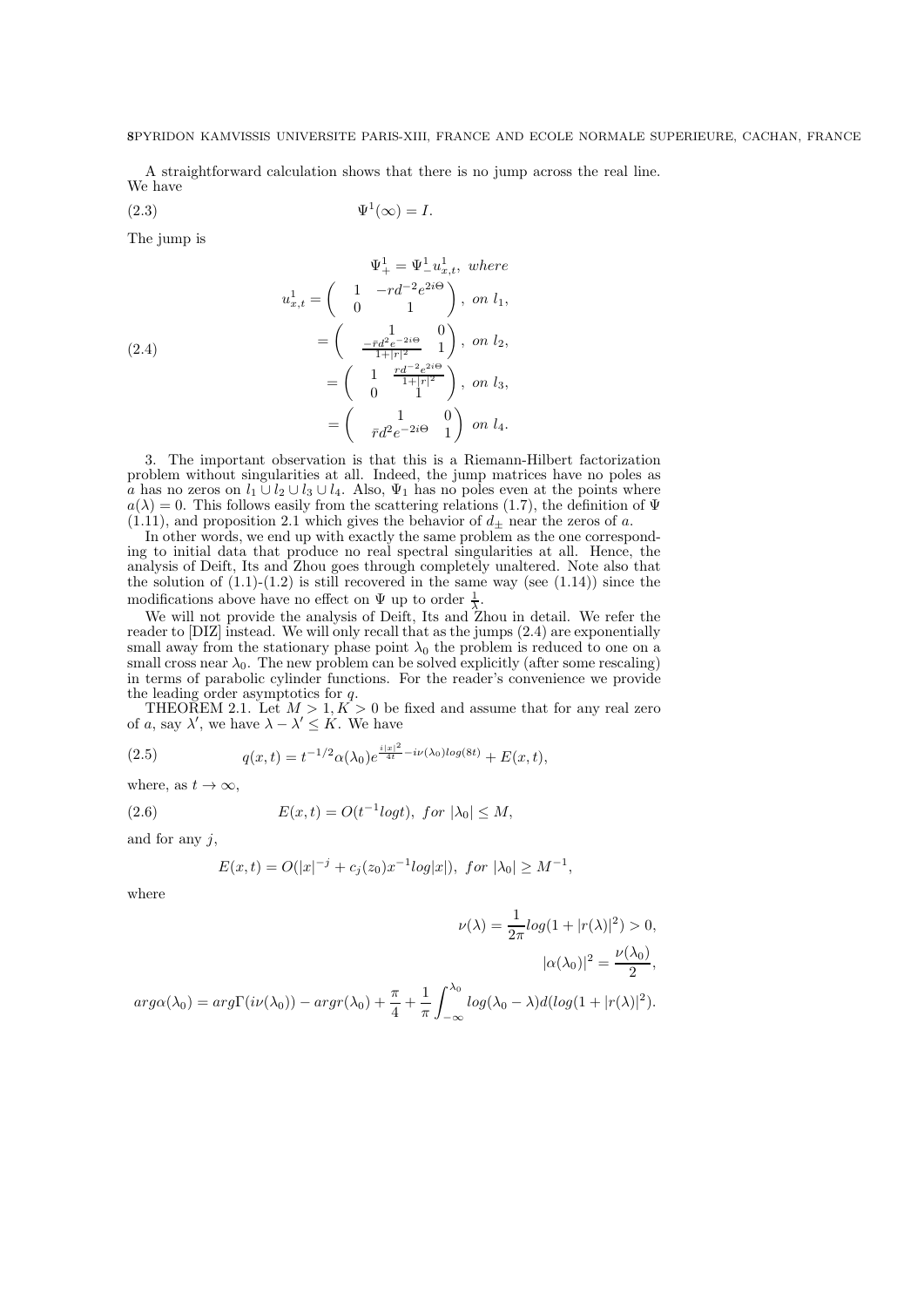#### 3. NEAR A SINGULARITY

In this section we consider the effect of a real spectral singularity which is close enough to the stationary phase point  $\lambda_0$  . For simplicity, we will assume that there are no non-real singularities and that there is only one real simple singularity, i.e. a has a simple zero, say at zero (but see section 4 about these assumptions). We write  $a(\lambda) = \lambda \tilde{a}(\lambda)$ , with  $\tilde{a}(\lambda) \neq 0$ .

In this case, the analysis of [DIZ] breaks down, so the method of section 2 is no more useful. The behavior of  $d$  (the solution of problem  $(2.1)$ ) is more complicated near  $\lambda_0$ ; it is no more bounded there, and the relevant resolvent operators are also unbounded, so the standard method of [DIZ] cannot be applied directly. We will instead study this case by deforming the original problem in a different way.

1. Let

(3.1) 
$$
\tau = \frac{x^2}{16t} = t\lambda_0^2.
$$

We consider the region defined by

(3.2) 
$$
\begin{aligned}\n\lambda_0 \to 0, \\
\tau \to \infty, \\
as \ t \to \infty.\n\end{aligned}
$$

Our first step will be to rescale appropriately so that the distance between the spectral singularity and the stationary phase point is  $O(1)$ . We next introduce a contour deformation (different from section 2) which is still guided by the signature of the phase Θ. It now turns out that, in the region we are interested in, the factorization problem takes a very special shape. After a final conjugation involving an appropriate multi-valued function we end up with a problem on a vertical band, that can be solved in terms of the genus-0 algebro-geometric solution of equation  $(1.1)$ .

REMARK. A comprehensive reference for scalar problems with singular jumps (like  $(2.1)$ ) is the book by Gakhov  $([G])$ .

2. Let  $\Psi^{(1)}(\lambda) = \Psi(\lambda_0 \lambda)$ . Condition (1.13) becomes

$$
(3.3) \qquad \Psi_{+}^{(1)} = \Psi_{-}^{(1)} e^{i\tau (2\lambda^2 - 4\lambda)\sigma_3} \begin{pmatrix} 1 & r(\lambda_0 \lambda) \\ \bar{r}(\lambda_0 \lambda) & 1 + |r(\lambda_0 \lambda)|^2 \end{pmatrix} e^{-i\tau (2\lambda^2 - 4\lambda)\sigma_3}.
$$

The rescaled phase is

$$
\Phi = \tau(\lambda^2 - 2\lambda).
$$

The singularity of the problem is now at  $\lambda = 0$  while the stationary phase point is at  $\lambda = \overline{1}$ .

3. Let d be the solution of the scalar problem (2.1). We introduce a new contour  $\Sigma$  as shown in figure 3.1. We denote the vertical band joining points  $1 + iA$  and  $1 - iA$  by B. A is a real positive parameter to be specified later.

Figure 3.1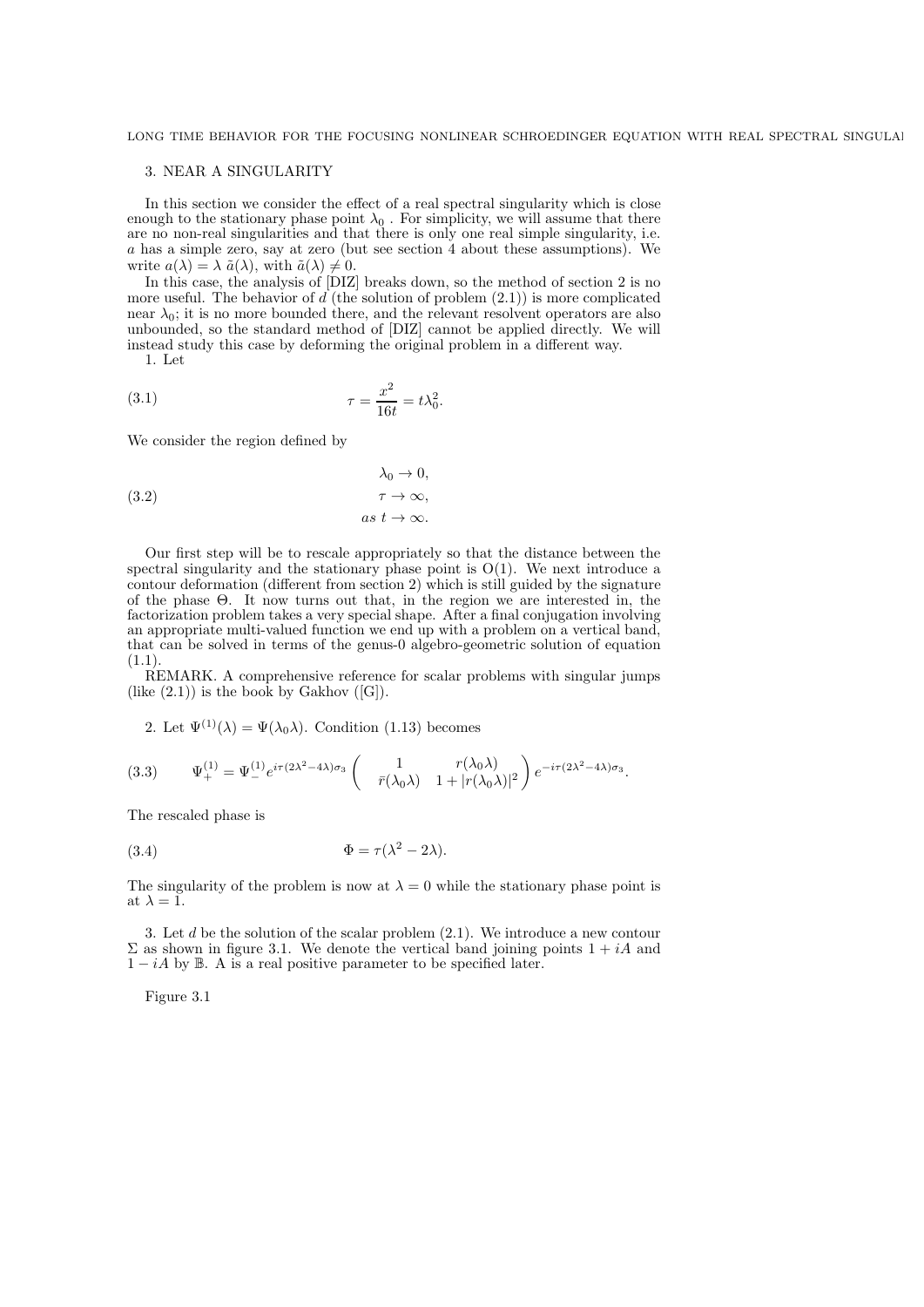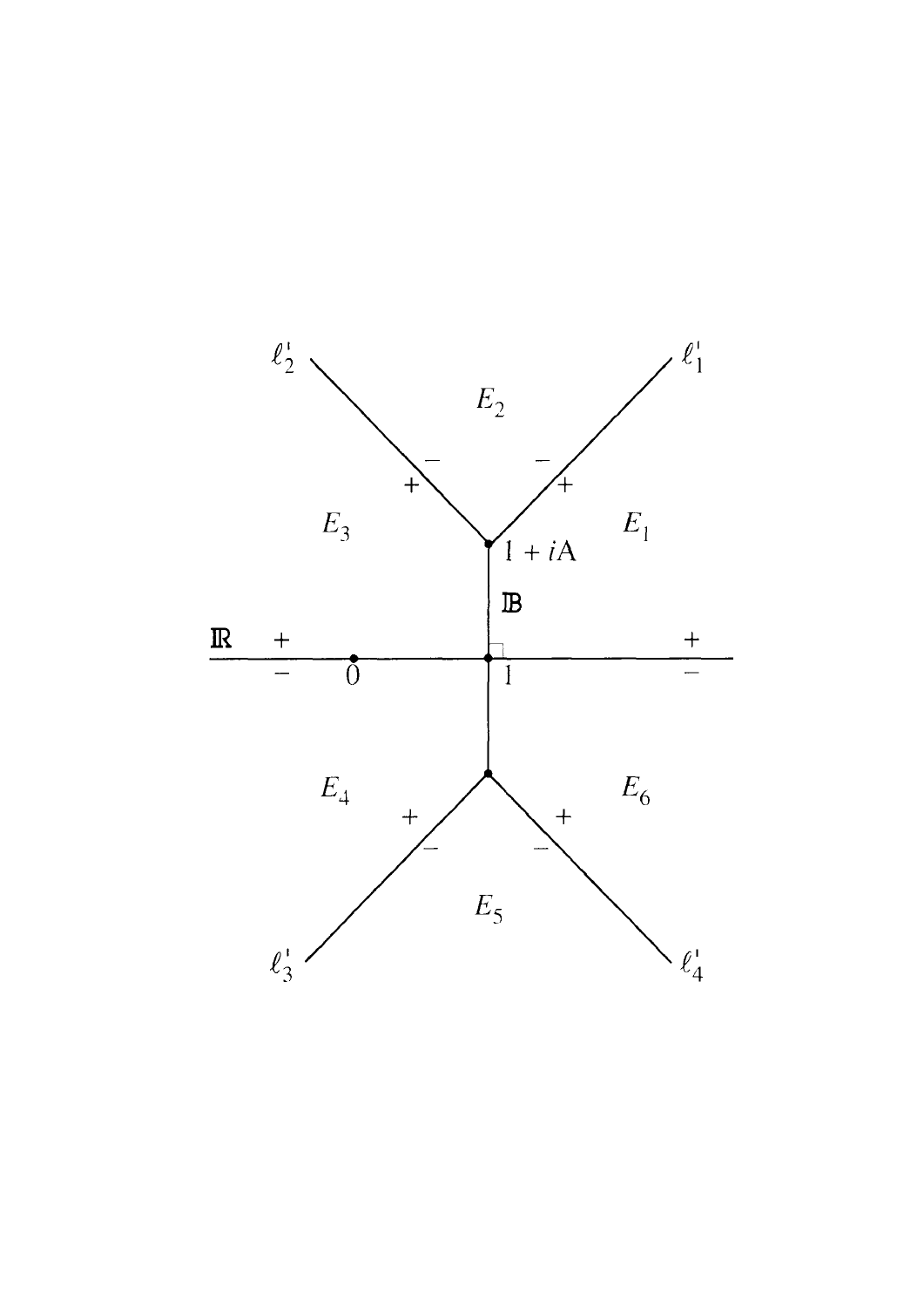Let

(3.5)  
\n
$$
\Psi^{(2)} = \Psi^{(1)} \begin{pmatrix} D & -RD^{-1}e^{2i\Phi} \\ 0 & D^{-1} \end{pmatrix}, \ \lambda \in E_1,
$$
\n
$$
\Psi^{(2)} = \Psi^{(1)} \begin{pmatrix} D & 0 \\ 0 & D^{-1} \end{pmatrix}, \ \lambda \in E_2,
$$
\n
$$
\Psi^{(2)} = \Psi^{(1)} \begin{pmatrix} D & 0 \\ \frac{-\bar{R}D}{1+|R|^2}e^{-2i\Phi} & D^{-1} \end{pmatrix}, \ \lambda \in E_3,
$$
\n
$$
\Psi^{(2)} = \Psi^{(1)} \begin{pmatrix} D & \frac{RD^{-1}e^{2i\Phi}}{1+|R|^2} \\ 0 & D^{-1} \end{pmatrix}, \ \lambda \in E_4,
$$
\n
$$
\Psi^{(2)} = \Psi^{(1)} \begin{pmatrix} D & 0 \\ 0 & D^{-1} \end{pmatrix}, \ \lambda \in E_5,
$$
\n
$$
\Psi^{(2)} = \Psi^{(1)} \begin{pmatrix} D & 0 \\ \bar{R}De^{-2i\Phi} & D^{-1} \end{pmatrix}, \ \lambda \in E_6.
$$
\nHence,  $P(\lambda)$ , and  $P(\lambda)$ , and  $\lambda(\lambda)$ .

Here  $R(\lambda) = r(\lambda_0 \lambda)$  and  $D(\lambda) = d(\lambda_0 \lambda)$ .

A straightforward calculation shows that there is no jump across the real line. We also have

$$
(3.6) \t\t\t \Psi^{(2)}(\infty) = I.
$$

The jump conditions for  $\Psi^{(2)}$  are

$$
\Psi_{+}^{(2)} = \Psi_{-}^{(2)} u_{x,\tau}^{(2)}, \text{ where}
$$
\n
$$
u_{x,\tau}^{(2)} = \begin{pmatrix} 1 & -RD^{-2}e^{2i\Phi} \\ 0 & 1 \end{pmatrix}, \text{ on } l_{1}',
$$
\n
$$
= \begin{pmatrix} \frac{1}{-RD^{2}e^{-2i\Phi}} & 1 \\ \frac{-\bar{R}D^{2}e^{-2i\Phi}}{1+|R|^{2}} & 1 \end{pmatrix}, \text{ on } l_{2}',
$$
\n
$$
= \begin{pmatrix} 1 & \frac{RD^{-2}e^{2i\Phi}}{1+|R|^{2}} \\ 0 & 1 \end{pmatrix}, \text{ on } l_{3}',
$$
\n
$$
= \begin{pmatrix} 1 & 0 \\ \bar{R}D^{2}e^{-2i\Phi} & 1 \end{pmatrix}, \text{ on } l_{4}',
$$
\n
$$
= \begin{pmatrix} \frac{1}{\bar{R}D^{2}e^{-2i\Phi}} & \frac{1}{1+|R|^{2}} \\ \frac{1}{\bar{R}D^{2}e^{-2i\Phi}} & \frac{1}{1+|R|^{2}} \end{pmatrix}, \text{ on the top half of } \mathbb{B},
$$
\n
$$
= \begin{pmatrix} \frac{1}{\bar{R}D^{2}e^{-2i\Phi}} & \frac{1}{1+|R|^{2}} \\ \bar{R}D^{2}e^{-2i\Phi} & 1 \end{pmatrix}, \text{ on the bottom half of } \mathbb{B}.
$$

Once more this is a Riemann-Hilbert factorization problem without singularities at all. The proof of this is the same as in section 2.

4. We observe that, as in section 2, because of the structure sign of  $\Phi$  the jumps across  $\Sigma \setminus \mathbb{B}$  are exponentially close to I as  $\tau \to +\infty$ . We thus end up with a Riemann-Hilbert factorization problem across B.

THEOREM 3.1. Let  $\Psi^{(3)}$  be analytic in  $\mathbb{C} \setminus \mathbb{B}$ , such that

(3.8) 
$$
\Psi_{+}^{(3)} = \Psi_{-}^{(3)} u_{x,\tau}^{(3)} \text{ on, where}
$$
\n
$$
u_{x,\tau}^{(3)} = \begin{pmatrix} 1 & -RD^{-2} e^{2i\Phi} \\ \frac{\bar{R}D^{2}e^{-2i\Phi}}{1+|R|^{2}} & \frac{1}{1+|R|^{2}} \end{pmatrix}, \text{ on the top half of } \mathbb{B},
$$
\n
$$
= \begin{pmatrix} \frac{1}{1+|R|^{2}} & \frac{-RD^{-2}e^{2i\Phi}}{1+|R|^{2}} \\ \bar{R}D^{2}e^{-2i\Phi} & 1 \end{pmatrix}, \text{ on the bottom half of } \mathbb{B}.
$$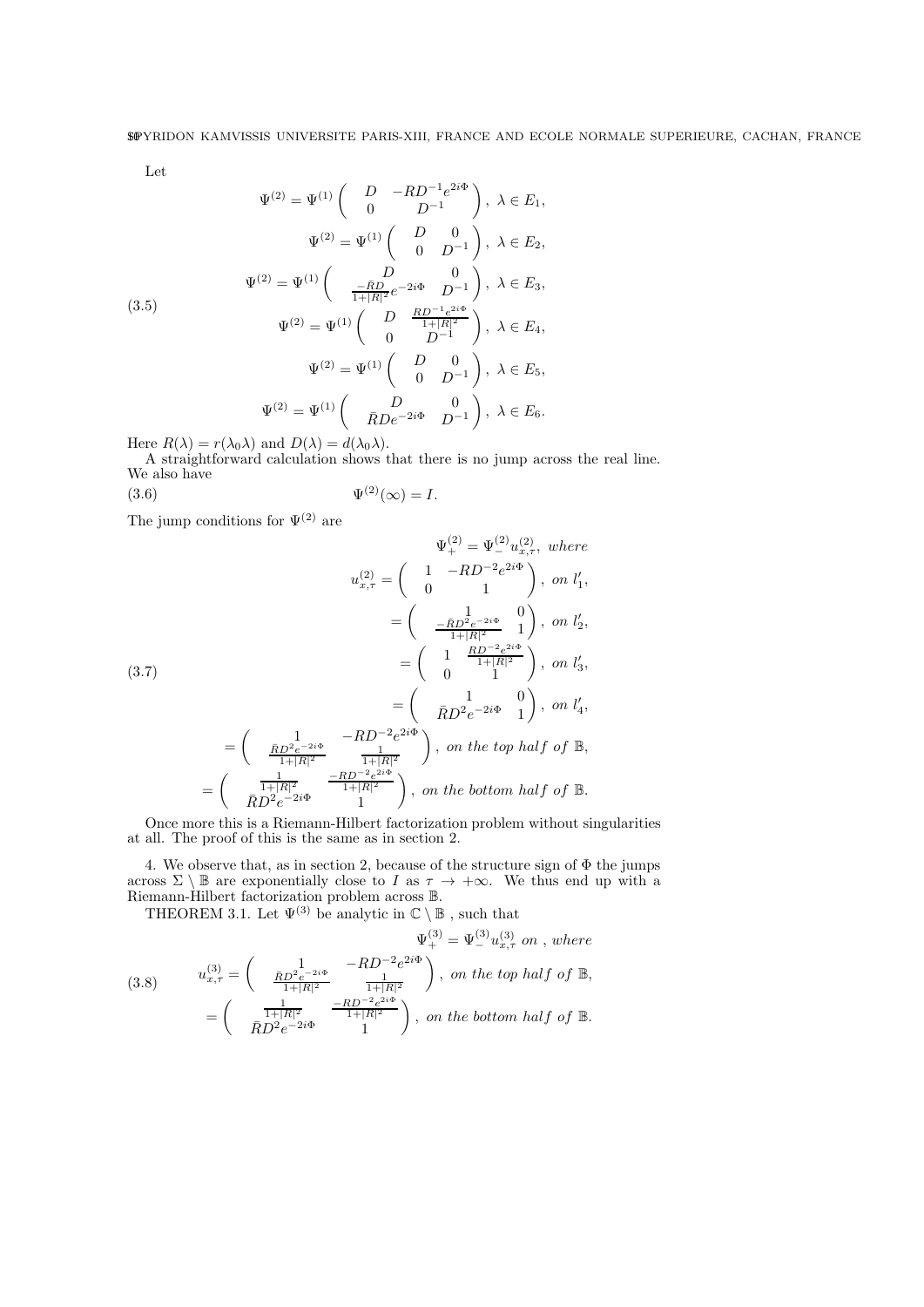and

$$
(3.9) \t\t \t\t \Psi^{(3)}(\infty) = I.
$$

Then  $\Psi^{(2)} - \Psi^{(3)} = O(\tau^{-l})$ , for any positive l, as  $\tau \to \infty$ , uniformly in x, in compact subsets of the  $\lambda$ -Riemann-sphere.

PROOF: The proof is omitted (see [DZ]). The important observation here is that  $RD^{-2}$  and  $\frac{\bar{R}D^2}{1+|R|^2}$  are actually under control on the top half of B while  $\frac{-RD^{-2}}{1+|R|^2}$  and  $\bar{R}D^2$  are under control on the bottom half. For example (again see [G], p.448) D behaves like  $\lambda_0^{-1/2} (\lambda - 1)^{-1/2}$  and  $RD^{-2}$  is bounded. Note here that it is crucial to chose the segment  $\mathbb B$  at right angles with the real line; the behavior of D depends essentially on the direction in which we approach  $\lambda = 1$ .

5. We introduce the multi-valued function

(3.10) 
$$
\Omega = 2(\lambda - 1)((\lambda - 1)^2 + A^2)^{1/2} - A^2 - 2.
$$

We consider this as a function on  $\mathbb{C}$ , chosing the branch consistently with the condition

(3.11) 
$$
\Omega = 2\lambda^2 - 4\lambda + O(\frac{1}{\lambda^2}), \text{ as } \lambda \to \infty.
$$

Naturally,  $\Omega$  has a jump across  $\mathbb B$ . Also,

(3.12) 
$$
\Omega_{+} + \Omega_{-} = -2(A^{2} + 2),
$$

$$
i(\Omega_{+} - \Omega_{-}) < 0, \text{ on the top half of } \mathbb{B},
$$

$$
i(\Omega_{+} - \Omega_{-}) > 0, \text{ on the bottom half of } \mathbb{B}.
$$

Defining

(3.13) 
$$
\Psi^{(4)} = \Psi^{(3)} e^{i(2\Phi - \tau \Omega)\sigma_3},
$$

with  $\sigma_3 = diag(1, -1)$  (a Pauli matrix), we end up with the following Riemann-Hilbert problem. (3.14)

$$
\Psi_+^{(4)} = \Psi_-^{(4)} u_{x,\tau}^{(4)}, \text{ where}
$$
\n
$$
u_{x,\tau}^{(4)} = \begin{pmatrix}\n e^{i\tau(\Omega_+ - \Omega_-)} & -RD^{-2} e^{i\tau(\Omega_+ + \Omega_-)} \\
 \frac{\bar{R}D^2 e^{-i\tau(\Omega_+ + \Omega_-)}}{1+|R|^2} & \frac{1}{1+|R|^2} e^{-i\tau(\Omega_+ - \Omega_-)}\n\end{pmatrix}, \text{ on the top half of } \mathbb{B},
$$
\n
$$
= \begin{pmatrix}\n \frac{e^{i\tau(\Omega_+ - \Omega_-)}}{1+|R|^2} & \frac{-RD^{-2} e^{i\tau(\Omega_+ + \Omega_-)}}{1+|R|^2} \\
 \bar{R}D^2 e^{-i\tau(\Omega_+ + \Omega_-)} & e^{-i\tau(\Omega_+ - \Omega_-)}\n\end{pmatrix}, \text{ on the bottom half of } \mathbb{B},
$$
\n
$$
\Psi^{(4)}(\infty) = I.
$$

REMARK. The choice of  $\Omega$  is inspired by the theory of algebro-geometric solutions of the NLS equation (cf. [BBEIM]). We are seeking a generalized differential  $\tau d\Omega$  on a Riemann surface, whose integral behaves like the phase 2 $\Phi$  as  $\lambda \to \infty$ . The actual Riemann surface (of genus 0 in our case ) is dictated by the Riemann-Hilbert contour  $\mathbb B$  in (3.8).

REMARK. The top diagonal term in the first matrix of (3.14) is small. To make the second diagonal term small we need to specify A. This will be done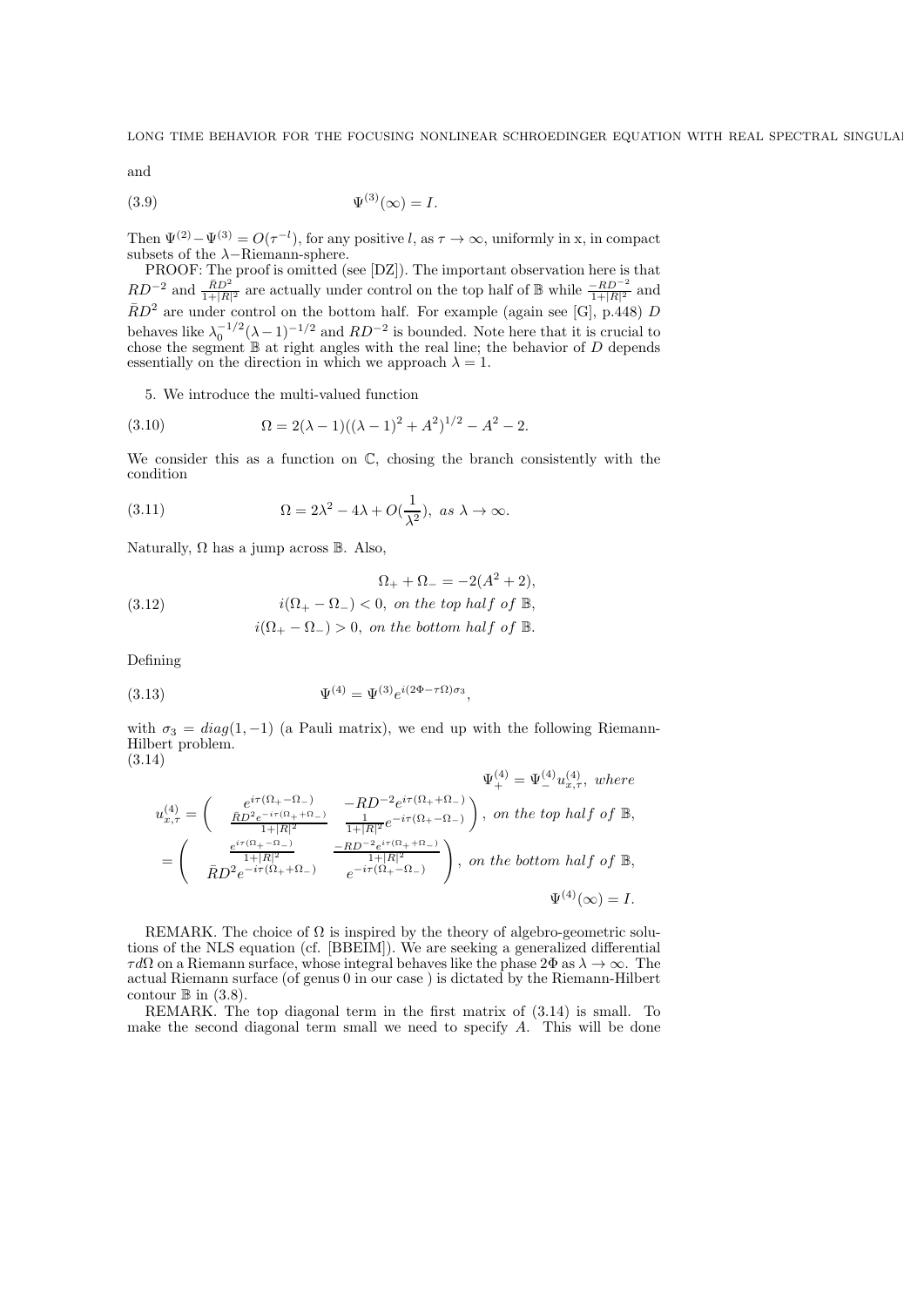below. Similarly, the top diagonal term in the second matrix will be small when A is appropriately specified.

6. As it stands, (3.14) does not look like an improvement over the original Riemann-Hilbert problem. However, we shall now show that near the 'shock' region, it can be much simplified. In this subsection, we consider the 'shock front', i.e. the region II of theorem 1.1.

We choose A such that  $|\lambda_0| = e^{-\tau A^2}$ , i.e.

(3.15) 
$$
A = \left(\frac{-\log |\lambda_0|}{\tau}\right)^{1/2}.
$$

A and  $\tau$  depend on x and t and should be thought of as a 'slow' and a 'fast' varaible, respectively.

Because of (3.15), the diagonal terms of  $u_{x,\tau}^{(4)}$  tend rapidly to 0, as  $\tau \to \infty$ ,  $\lambda_0 \to 0$ . As in subsection 4, we end up with

(3.16) 
$$
\Psi_{+}^{(5)} = \Psi_{-}^{(5)} u_{x,\tau}^{(5)}, \text{ where}
$$

$$
u_{x,\tau}^{(5)} = \begin{pmatrix} 0 & C(\lambda_0) \lambda_0 e^{-i\tau (2A^2 + 4)} \\ -\frac{1}{C(\lambda_0)\lambda_0} e^{i\tau (2A^2 + 4)} & 0 \end{pmatrix}, \lambda \in \mathbb{B},
$$

$$
\Psi_{+}^{(5)}(\infty) = I,
$$

where (3.17)

$$
C(\lambda_0)\sim -\frac{b(0)}{exp(iarg(a'(0)))}(\lambda_0)^{2i\nu}exp(\frac{1}{2\pi i}\int_{-\infty}^0log(-s) dlog(|\tilde{a}(s)|^2)), \text{ as }\lambda_0\to 0.
$$

Note that there is no discontinuity at  $\lambda = 1$ . Here one uses the fact that when  $a(\lambda) = 0, |b(\lambda)| = 1$  (see (1.8)), hence  $\bar{b}(0) = \frac{1}{b(0)}$ .

Problem (3.16) can be solved explicitly. It can be interpreted as a form of the Riemann-Hilbert problem for the genus-0 algebro-geometric solution of (1.1) (see e.g. [MA], [LM], [BBEIM] ch.4). We analyze and solve (3.16) in the appendix.

Keeping track of the different transformations of  $\Psi$  and recalling (1.14), we have: THEOREM 3.2. The effect of a real spectral singularity at  $\lambda'$  is only felt in the region  $\lambda' - \lambda_0 \to 0$ . In the case, say,  $\lambda' = 0$  we have, as  $\lambda_0 \to 0$  and  $\tau \to \infty$ ,

(3.18) 
$$
q(x,t) \sim \frac{(-\log(|\lambda_0|))^{1/2}}{t^{1/2}} \cdot
$$

$$
exp(-4i\tau - \frac{i}{\pi} \log(|\lambda_0|) \log(|a'(0)\lambda_0|) - \frac{i}{2\pi} \int_{-\infty}^0 \log(-s) d\log|\tilde{a}(s)|^2),
$$

where  $\lambda_0 = \frac{-x}{4t}$ , a, b are the scattering coefficients defined in (1.7) and  $\tilde{a}(s) = \frac{a(s)}{s}$ .

In particular, in the region  $\frac{-x}{4t} \sim (\frac{\log t}{t})^{1/2}$  the amplitude of the solution decays like  $O((\frac{\log t}{t})^{1/2})$ .

7. The region  $\tau \to \infty, \lambda_0 \to 0$  corresponds to the 'front' of the region in which the effect of the real singularity is felt. We conclude this section by considering the region where  $\tau$  is bounded.

In this region (especially as  $\tau \to 0$ ) no simple rescaling works with the same geometry. One needs a new kind of Riemann-Hilbert deformation.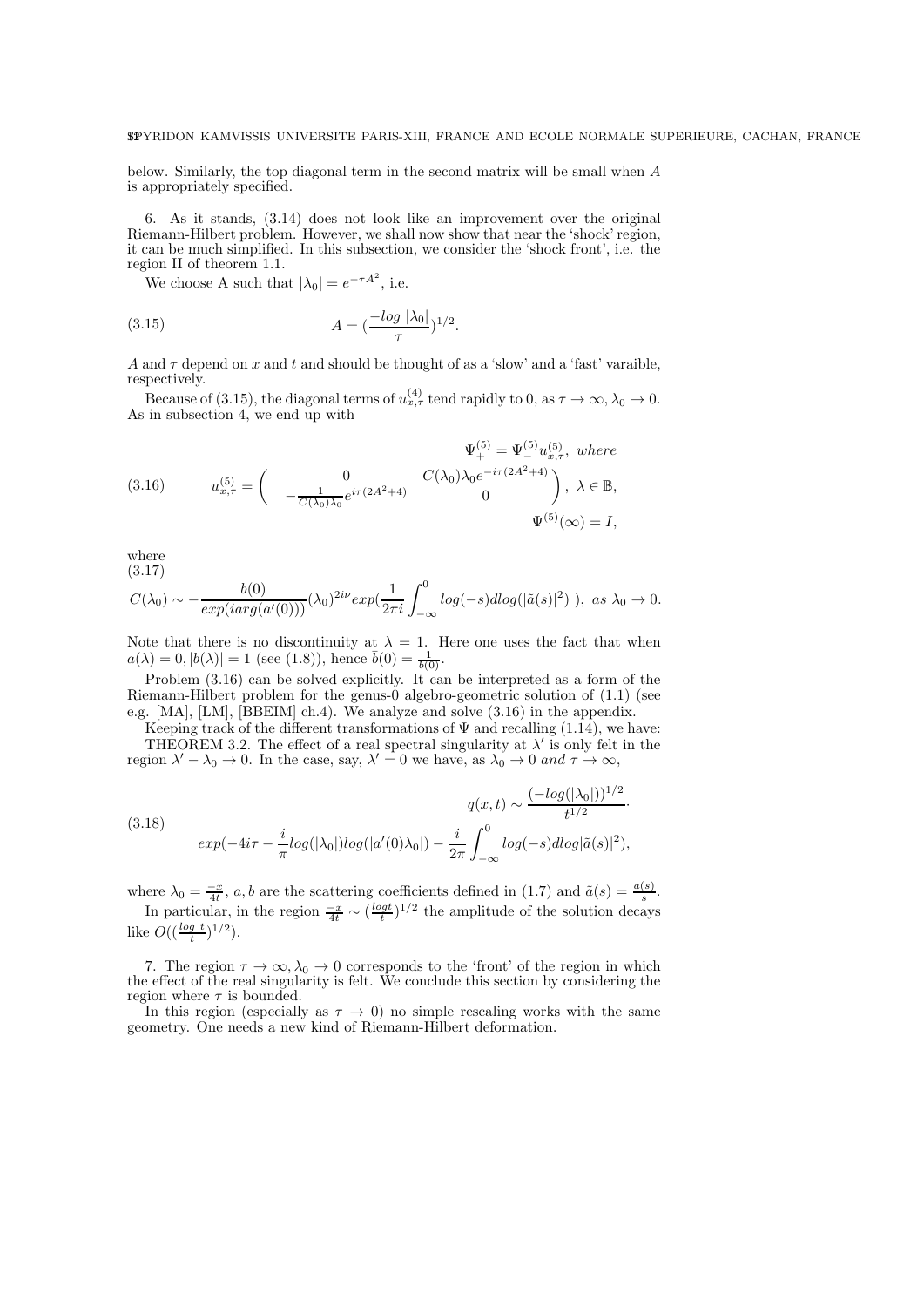We begin with the problem  $(3.7)$  which is still exactly equivalent to the original Riemann-Hilbert problem (1.12). But we do not aim to "erase" the half-lines  $l_i$ this time. Instead we see that the problem (3.7) is asymptotically equivalent to the Riemann-Hilbert problem for the Painlevé 4 equation ([FMA],[FZ])

$$
\frac{d^2u}{dx^2} = \frac{1}{2u}(\frac{du}{dx})^2 + \frac{3}{2}u^3 + 4xu^2 + 2x^2u - 2u,
$$

by means of the rescaling  $\lambda \to \lambda (4it)^{1/2}, x \to x(4it)^{-1/2}.$ 

Choosing  $A \sim \tau$  and rotating the Painlevé 4 problem appropriately, we see that the two Riemann-Hilbert problems are identified outside the circle of radius A. Inside the circle there is no identification, but we can show, using general symmetry facts and a vanishing theorem of Zhou ([Z]), that there is a matching transformation taking one Riemann-Hilbert problem to another. We thus have

THEOREM 3.3. When  $\tau \leq M$ , as  $t \to \infty$ , the asymptotics for the solution of  $(1.1),(1.2)$  is

(3.19) 
$$
q(x,t) \sim \frac{1}{t^{1/2}} u(xt^{-1/2}),
$$

where u can be expressed in terms of a solution of Painlevé 4 such that  $\frac{1}{t^{1/2}}u(xt^{-1/2})$ is actually a self-similar exact solution of (1.1) (see e.g. [BP], [C], [BCH]). The actual solution is defined in terms of 4 constants ([FMA])  $a, b, c, d$  which can be explicitly expressed in terms of the scattering data. More precisely

$$
a = \frac{\bar{b}(0)}{a'(0)} exp(\frac{1}{\pi i} \int_{-\infty}^{0} log(-s) dlog(|\tilde{a}(s)|^2)),
$$

and  $b = -\bar{a}$ ,  $c = -\frac{a}{|\tilde{a}(0)|^2}$ ,  $d = -\bar{c}$ .

MATCHING. It can be shown that the formulae of region I match the formulae for region II by extending the [DIZ] analysis slightly into the region where  $\tau =$  $O(log t)$ . Using known results on Painlevé 4 asymptotics by Kitaev [Ki], one can also show that the formulae of region II match the formulae for region III. Similarly, the formulae of region IV match the formulae for region II. and the the formulae of region V match the formulae for region IV.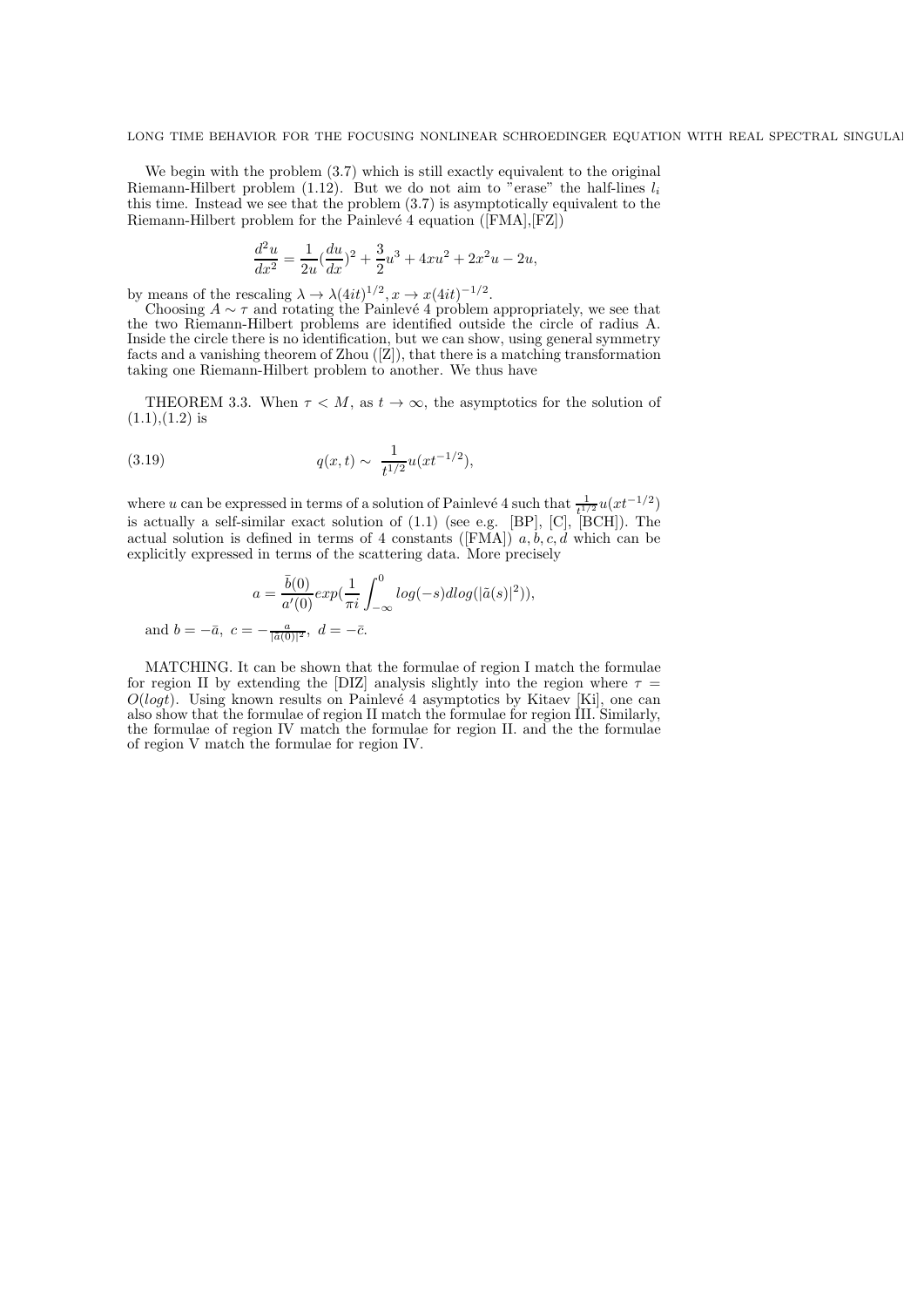## 4. HIGHER ORDER ZEROS AND FINITELY MANY SINGULARITIES

It should be clear by the discussion of sections 2 and 3 that there is nothing special about a singularity at zero. In the general case of finitely many singularities the following is true: for each real singularity  $\lambda_i$ , there is a region where  $\lambda_i - \lambda_0 \rightarrow$ 0, as  $t \to \infty$ , in which the solution decays with leading asymptotics similar to (3.18) and (3.19). Non-real singularities correspond to solitons as usual (see e.g [FT], [K] for the infinite case).

On the other hand, it is clear from section 3 that the order of the zero of  $a$  is not important; the order of the solution remains the same but there is a minor change in the phase. We leave the details to the reader.

As mentioned in section 1, a study of the interesting generalization of our result in the case of infinitely many real singularities is under way (for examples of such initial data see [Z]).

## APPENDIX. THE RIEMANN-HILBERT PROBLEM FOR THE GENUS-0 SO-LUTION

In this appendix we solve the Riemann-Hilbert problem (3.16). We do this by diagonalizing the jump matrix and thus reducing the problem to a scalar one which can then be solved explicitly.

Let  $G = C \exp(-i\tau(2A^2 + 4))$  and

(A.1) 
$$
S = \begin{pmatrix} -iG & 1 \\ 1 & -\frac{i}{G} \end{pmatrix}.
$$

The eigenvalues of S are i and  $-i$ ; we have

(A.2) 
$$
\begin{pmatrix} 0 & G \ -\frac{1}{G} & 0 \end{pmatrix} = S \begin{pmatrix} i & 0 \ 0 & -i \end{pmatrix} S^{-1}.
$$

Define

(A.3) 
$$
\Lambda = \left(\frac{\lambda - 1 + iA}{\lambda - 1 - iA}\right)^{1/4}.
$$

Then  $\Lambda$  solves the scalar problem

(A.4) 
$$
\Lambda_{+} = \Lambda_{-}i, \text{ on } \mathbb{B},
$$

$$
\Lambda(\infty) = 1.
$$

Let the matrix  $\mu$  be defined by

(A.5) 
$$
\mu = S \begin{pmatrix} \Lambda & 0 \\ 0 & \Lambda^{-1} \end{pmatrix} S^{-1}.
$$

Then

(A.6) 
$$
\mu_{+} = \mu_{-} \begin{pmatrix} 0 & G \\ -\frac{1}{G} & 0 \end{pmatrix}, \text{ on } \mathbb{B},
$$

$$
\mu(\infty) = I.
$$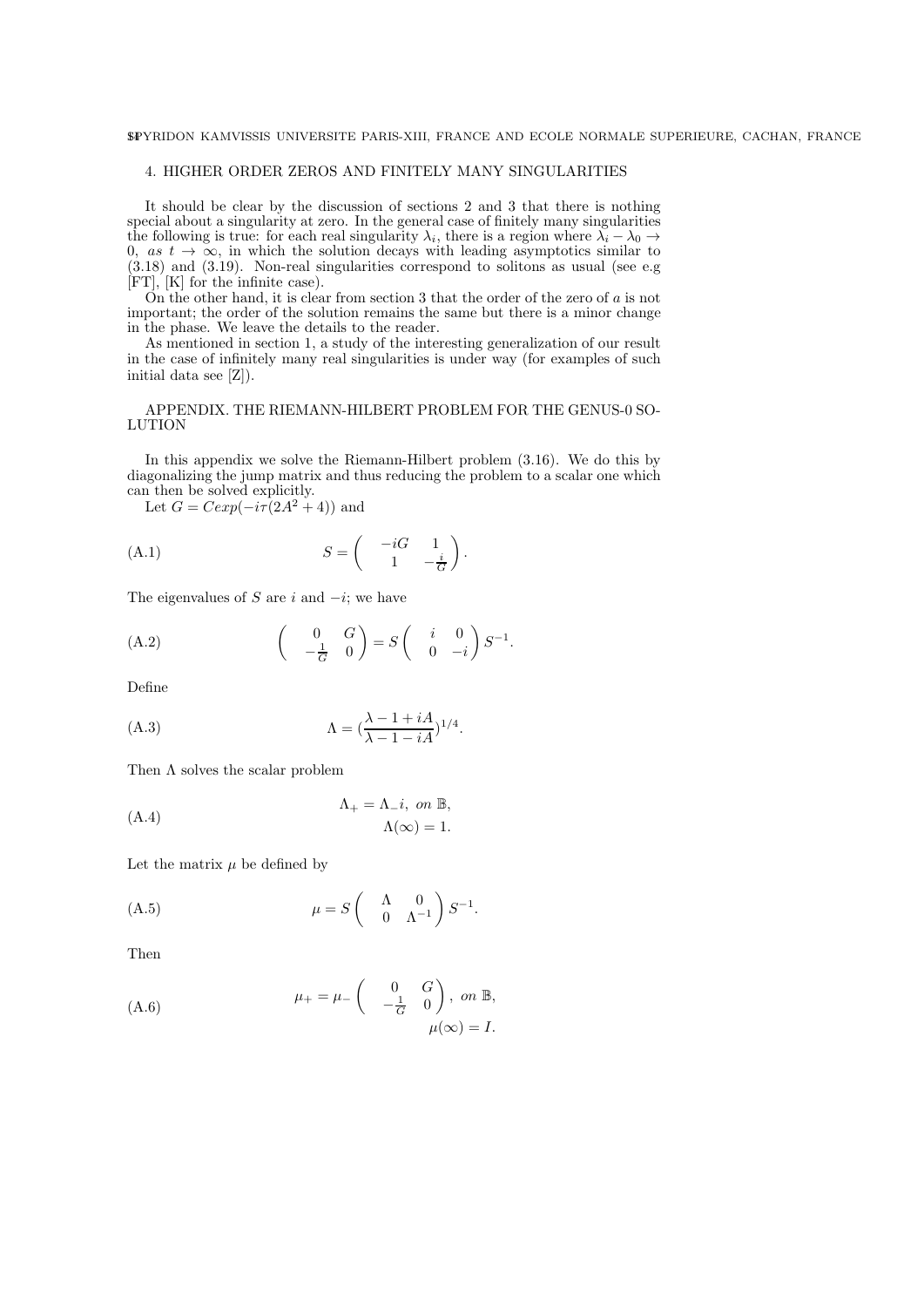Thus  $\mu$  is the solution of (3.16). Furthermore, near infinity,

(A.7) 
$$
\mu(\lambda) = I + \begin{pmatrix} 0 & -\frac{GA}{2(\lambda - 1 - iA)} \\ -\frac{2}{GA(\lambda - 1 - iA)} & 0 \end{pmatrix}.
$$

In particular  $\lim_{\lambda \to \infty} (2\lambda \mu_{12}) = -GA$ . The asymptotics of q is now immediately recovered through (1.14).

REMARK: One can interpret problem (3.16) as the Riemann-Hilbert problem for the genus-0 solution of the NLS equation. Although the use of the term 'algebrogeometric solution' may sound pretentious in the very simple special case of genus 0, it is worth pointing out the fact that what we encounter here is an instance of a very general phenomenon, where the long-time behavior of the solution of a soliton equation in a particular region is related to a different type of solution, which is indeed connected with Riemann surfaces, and the associated theory of theta functions connected with the Abel map. For a discussion of that theory in the context of the nonlinear Schroedinger equation (focusing and defocusing) see [MA], [LM] and [BBEIM] (chapter 4).

## BIBLIOGRAPHY

[AS] M.J.Ablowitz, H.Segur, Asymptotic Solutions of the Korteweg-de Vries Equation, Studies in Applied Mathematics, v.57, n.1, pp.13-44, 1977.

[BCH] Andrew P. Bassom, Peter A. Clarkson, and Andrew C. Hicks, On the application of solutions of the fourth Painlevé equation to various physically motivated nonlinear partial differential equations, Advances in Differential Equations, Volume 1, Number 2, March 1996, pp. 175–198.

[BBEIM] V.D.Belokolos, A.I.Bobenko, V.Z.Enolskii, A.R.Its, V.Z.Matveev, Algebro-Geometric Approach to Nonlinear Evolution Equations, Sprnger-Verlag, 1993.

[BC] R.Beals, R.Coifman, Scattering and Inverse Scattering for First Order Systems, Communications in Pure and Applied Mathematics, v.37, pp.39-90, 1984.

[BP] M.Boiti, F.Pempinelli, Nonlinear Schrödinger Equation, Bäcklund Transformations and Painlevé Transcendents, Il Nuovo Cimento, v.59B, n.1, 1980.

 $[C]$  M.Can, On the Relation between Nonlinear Schrödinger Equation and Painlevé IV Equation, Il Nuovo Cimento, v.106B, n.2, 1991.

[CK] A.Cohen, T.Kappeler, Solutions to the Cubic Schroedinger Equation by the Inverse Scattering Method, SIAM Journal of Mathematical Analysis, v.23, n.4, pp.900-922, July 1992.

[DIZ] P.Deift, A.R.Its, X.Zhou, Important Developments in Soliton Theory, 1980- 1990, ed. by A.Fokas and V.E.Zakharov, Springer-Verlag, 1993.

[DVZ] P.Deift, S.Venakides, X.Zhou, The Collisionless Shock Region for the Long-Time Behavior of Solutions of the KdV equation, Communications in Pure and Applied Mathematics, v.47, pp.199-206, February 1994.

[DZ] P.Deift, X.Zhou, A Steepest Descent Method for Oscillatory Riemann-Hilbert Problems, Annals of Mathematics, March 1993.

[DZ2] P.Deift, X.Zhou, Direct and Inverse Scattering on the Line with Arbitrary Singularities, Communications in Pure and Applied Mathematics, v.44, pp.485-533, 1991.

[FMA] A.S.Fokas, U.Mugan, M.J.Ablowitz, A Method of Linearization for Painlevé Equations: Painlevé IV, V, Physica D, v.30, pp.247-283, 1988.

[FZ] A.S.Fokas, Xin Zhou, On the Solvabilty of Painlevé II and IV, Communications in Mathematicl Physics, v.144, pp.601-622, 1992.

[FT] L.D. Fadeev, L.A. Takhtajan, Hamiltonian Methods in the Theory of Solitons, Springer-Verlag, 1987.

[G] F.D.Gakhov, Boundary Value Problems, Pergamon Press, 1966.

[GKZ] F.Gesztesy, W.Karwowski, Z.Zhao, Duke Mathematical Journal 68, pp.101- 150, 1992.